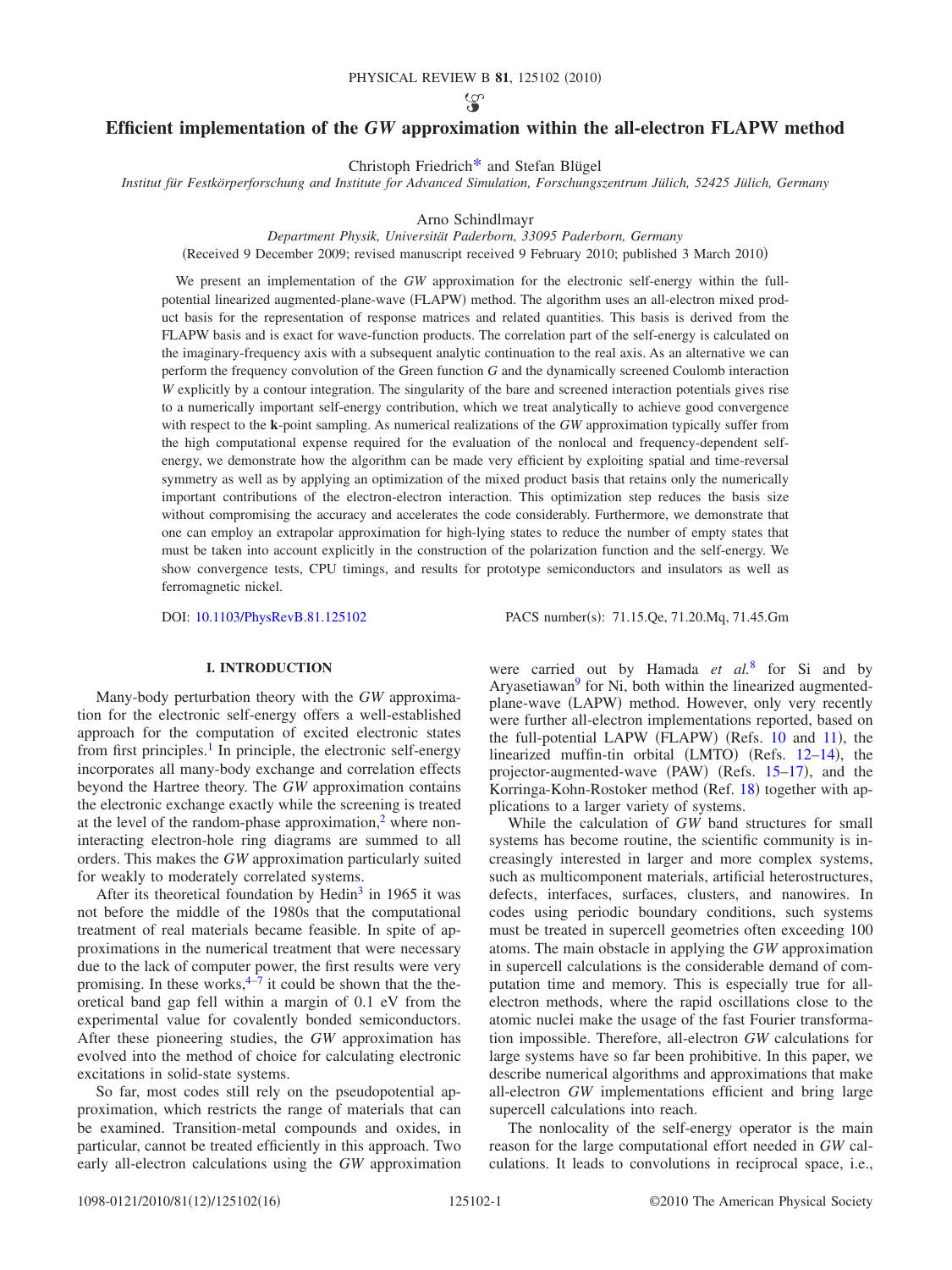summations over the Brillouin zone (BZ), which is sampled by a finite set of **k** points. Furthermore, the bare electronelectron interaction diverges at the center of the BZ, giving rise to a corresponding divergence and an anisotropy in the dynamically screened interaction at **k**=**0**. A thorough treatment of the  $\Gamma$  point is hence crucial for an accurate and efficient BZ summation. Previous all-electron efficient BZ summation. Previous all-electron implementations<sup>10,[19](#page-14-15)</sup> of many-body perturbation theory have often bypassed this problem by reverting to a plane-wave basis for the Coulomb potential and related propagators such as the dielectric function but such a projection leads to a loss of accuracy because it cannot resolve the rapid oscillations of the orbitals close to the atomic nuclei without a prohibitively large basis set. As a consequence, physical effects such as core polarization are inadequately described. In an alternative approach, the so-called offset- $\Gamma$  method, an auxiliary **k**-point mesh that is shifted from the origin by a small but finite amount is employed.<sup>12,[16](#page-14-16)</sup> In this way, the singularity is avoided but the use of additional meshes increases the numerical cost; even in the most favorable case, for cubic symmetry, the number of **k** points must at least be doubled. Furthermore, the convergence of BZ integrals involving the Coulomb matrix, for example, for the *GW* self-energy, may be slow with respect to the **k**-point sampling due to the approximate treatment of the quantitatively important region near the zone center. In this work, we take the  $\Gamma$  point explicitly into account and employ an analytical treatment of the Coulomb singularity. We use a recently developed procedure $^{20}$  to transform the all-electron basis for the interaction potentials, the so-called mixed product basis, $12$  in such a way that the divergence is restricted to a single matrix element, which allows a treatment similar to a pure planewave basis set.

The numerical cost of the BZ convolutions can be reduced considerably by employing spatial and time-reversal symmetries. Not only can the **k** dependence of response quantities be confined to the irreducible wedge of the BZ but also the convolutions over the reciprocal space can be restricted to an extended irreducible zone without loss of accuracy. Furthermore, in the presence of inversion symmetry, the all-electron mixed product basis can be transformed in such a way that response matrices become real instead of complex, which again reduces the numerical cost in terms of computation time and memory demand.

We further demonstrate that we can afford to truncate the number of basis functions considerably in the calculation of the correlation part of the self-energy. This is achieved by a basis transformation that diagonalizes the Coulomb matrix. Eigenvectors with small eigenvalues then correspond to unimportant scattering contributions, which can be neglected in a systematic way. This leads to an optimization of the basis set and thus to a speed up of the computation.

The paper is organized as follows. In Sec.  $II$ , we give a brief introduction to the *GW* approximation. In Sec. [III,](#page-2-0) we describe our all-electron implementation in detail: the mixed product basis and its optimization, the **k**-point set, the treatment of the  $\Gamma$ -point divergence, and the usage of spatial and time-reversal symmetry. Section [IV](#page-9-0) reports convergence tests for Si and  $SrTiO<sub>3</sub>$  as well as fundamental *GW* band gaps for a variety of semiconductors and insulators. In addition, results for the localized 3*d* states of GaAs and ferromagnetic Ni as an example of a 3*d* transition metal are discussed. In order to illustrate the efficiency of the code, we also show CPU timings for diamond in supercell geometries containing up to 128 atoms. Finally we summarize our conclusions in Sec. [V.](#page-13-0)

### **II.** *GW* **APPROXIMATION**

<span id="page-1-0"></span>Angle-resolved photoelectron spectroscopy is the prime experimental technique for the measurement of the electronic band structure of crystalline materials. The excitations measured in photoelectron spectroscopy involve electron ejection or injection and thus imply a change in the particle number by one. The corresponding many-body excitation energies  $E_{nq}^{\sigma}$ , where **q** is the wave vector, *n* the band index, and  $\sigma$  the electron spin, define the pole structure of the one-particle Green function,

<span id="page-1-2"></span>
$$
G^{\sigma}(\mathbf{r}, \mathbf{r}'; \omega) = \sum_{\mathbf{q}}^{\text{BZ all}} \sum_{n}^{\text{all}} \frac{\psi_{n\mathbf{q}}^{\sigma}(\mathbf{r}) \psi_{n\mathbf{q}}^{\sigma^*}(\mathbf{r}')}{\omega - E_{n\mathbf{q}}^{\sigma} + E_0 + i\eta \text{sgn}(E_{n\mathbf{q}}^{\sigma} - E_0)}
$$
(1)

with the quasiparticle wave functions  $\psi_{nq}^{\sigma}(\mathbf{r})$  and the manybody ground-state energy  $E_0$ . Here and in the following the number  $\eta$  is infinitesimal, real, and positive, and by a sum over Bloch vectors **q**, we always mean an integration over the BZ multiplied by the density of **q** points  $V/(8\pi^3)$  with the crystal volume *V*. Hartree atomic units are used throughout except where noted otherwise.

The quasiparticle wave functions  $\psi_{nq}^{\sigma}(\mathbf{r})$  and energies  $E_{nq}^{\sigma}$ obey a set of one-particle differential equations,

<span id="page-1-1"></span>
$$
\hat{h}_0 \psi_{nq}^{\sigma}(\mathbf{r}) + \int \left[ \Sigma_{xc}^{\sigma}(\mathbf{r}, \mathbf{r}'; E_{nq}) - v_{xc}^{\sigma}(\mathbf{r}') \delta(\mathbf{r} - \mathbf{r}') \right] \psi_{nq}^{\sigma}(\mathbf{r}') d^3 r'
$$
\n
$$
= E_{nq}^{\sigma} \psi_{nq}^{\sigma}(\mathbf{r}),
$$
\n(2)

the so-called quasiparticle equations, where  $\hat{h}_0$  is the Kohn-Sham (KS) Hamiltonian,

$$
\hat{h}_0 = -\frac{1}{2}\nabla^2 + v_{\text{ext}}(\mathbf{r}) + v_{\text{H}}(\mathbf{r}) + v_{\text{xc}}^{\sigma}(\mathbf{r})
$$
(3)

with the external, Hartree, and exchange-correlation potentials, respectively,<sup>21</sup> and  $\Sigma_{\text{xc}}^{\sigma}(\mathbf{r}, \mathbf{r}'; \omega)$  is the nonlocal, non-Hermitian, and energy-dependent exchange-correlation selfenergy.

In practical implementations one usually treats the inte-gral operator on the left-hand side of Eq. ([2](#page-1-1)) as a small perturbation. In first order, the quasiparticle energies are then given by the nonlinear equation,

$$
E_{nq}^{\sigma} = \epsilon_{nq}^{\sigma} + \langle \varphi_{nq}^{\sigma} | \Sigma_{\text{xc}}^{\sigma} (E_{nq}^{\sigma}) - \upsilon_{\text{xc}}^{\sigma} | \varphi_{nq}^{\sigma} \rangle \tag{4}
$$

<span id="page-1-3"></span>with the KS wave functions  $\varphi_{nq}^{\sigma}$  and energies  $\epsilon_{nq}^{\sigma}$ . This is equivalent to neglecting off-diagonal elements of  $\sum_{x \in C}^{\sigma} (E_{nq}^{\sigma}) - v_{xc}^{\sigma}$  in the basis of the KS wave functions. For the self-energy, we use the *GW* approximation,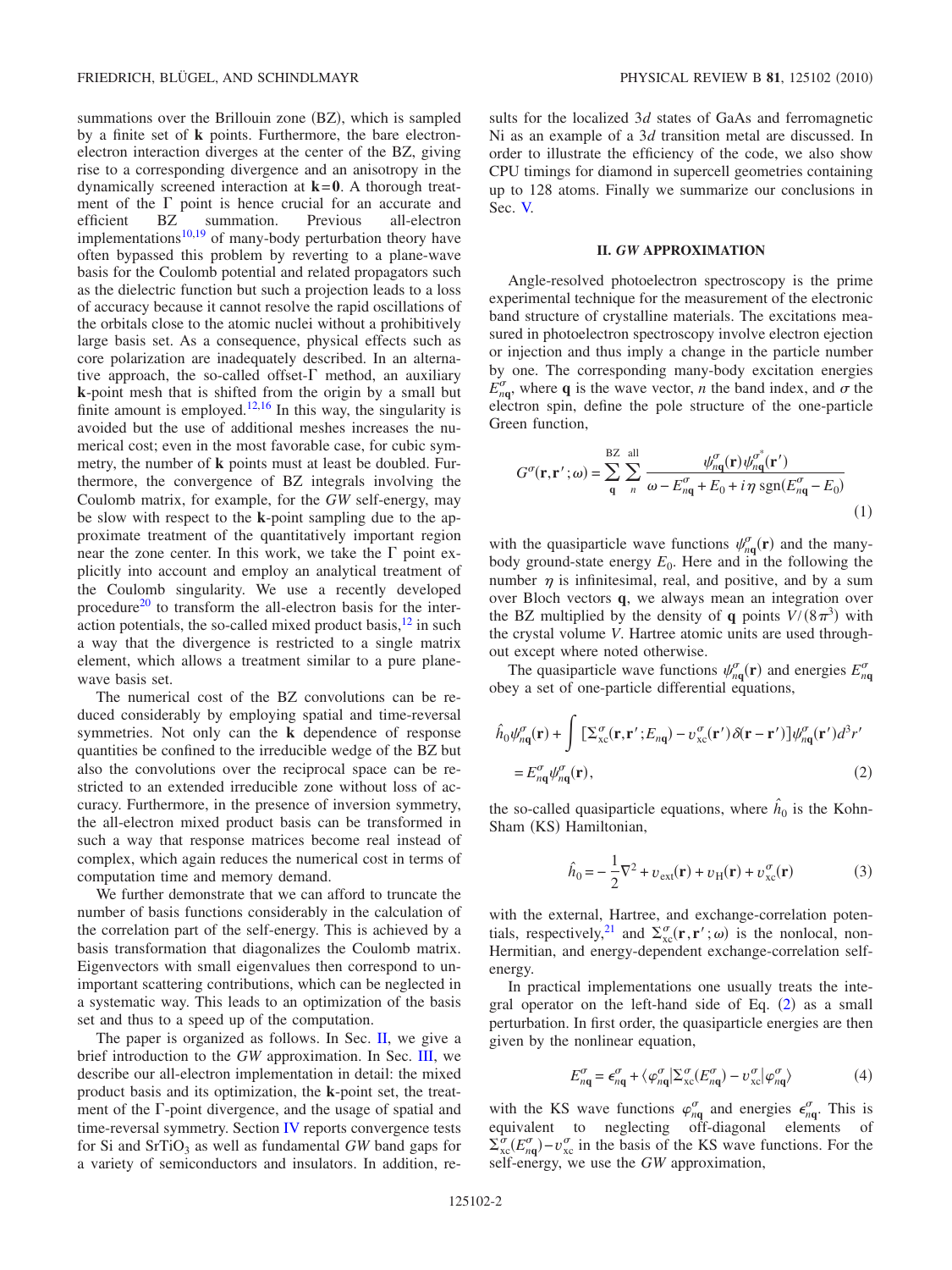<span id="page-2-2"></span>
$$
\Sigma_{xc}^{\sigma}(\mathbf{r}, \mathbf{r}'; \omega) = \frac{i}{2\pi} \int G_0^{\sigma}(\mathbf{r}, \mathbf{r}'; \omega + \omega') W(\mathbf{r}, \mathbf{r}'; \omega') e^{i\eta\omega'} d\omega',
$$
\n(5)

which constitutes the first-order term of the self-energy expansion in powers of the dynamically screened Coulomb interaction *W*. Here

$$
G_0^{\sigma}(\mathbf{r}, \mathbf{r}'; \omega) = \sum_{\mathbf{q}}^{\text{BZ all}} \sum_{n}^{\text{all}} \frac{\varphi_{n\mathbf{q}}^{\sigma}(\mathbf{r}) \varphi_{n\mathbf{q}}^{\sigma^*}(\mathbf{r}')}{\omega - \epsilon_{n\mathbf{q}}^{\sigma} + i\eta \text{ sgn}(\epsilon_{n\mathbf{q}}^{\sigma})}
$$
(6)

is the time-ordered KS Green function, which is obtained from Eq. ([1](#page-1-2)) by replacing  $\psi_{nq}^{\sigma}(\mathbf{r})$  with the KS wave functions  $\varphi_{nq}^{\sigma}(\mathbf{r})$  and  $E_{nq}^{\sigma} - E_0$  with the KS energies  $\epsilon_{nq}^{\sigma}$  measured from the Fermi energy.

The dynamically screened interaction obeys a Dyson-type integral equation,

$$
W(\mathbf{r}, \mathbf{r}'; \omega) = v(\mathbf{r}, \mathbf{r}') + \int v(\mathbf{r}, \mathbf{r}'') P(\mathbf{r}'', \mathbf{r}'''; \omega)
$$

$$
\times W(\mathbf{r}''', \mathbf{r}'; \omega) d^3 r'' d^3 r''' \tag{7}
$$

with the bare Coulomb interaction  $v(\mathbf{r}, \mathbf{r}') = 1/|\mathbf{r} - \mathbf{r}'|$  and the polarization function  $P(\mathbf{r}, \mathbf{r}'; \omega)$ , for which we employ the random-phase approximation,<sup>2</sup>

<span id="page-2-5"></span>
$$
P(\mathbf{r}, \mathbf{r}'; \omega) = -\frac{i}{2\pi} \sum_{\sigma} \int_{-\infty}^{\infty} G_0^{\sigma}(\mathbf{r}, \mathbf{r}'; \omega')
$$
  
\n
$$
\times G_0^{\sigma}(\mathbf{r}', \mathbf{r}; \omega' - \omega) e^{i\eta\omega'} d\omega'
$$
  
\n
$$
= \sum_{\sigma} \sum_{q,k} \sum_{n} \sum_{n'} \varphi_{nq}^{\sigma^*}(\mathbf{r}) \varphi_{n'k}^{\sigma}(\mathbf{r}) \varphi_{n'k}^{\sigma}(\mathbf{r}') \varphi_{n'k}^{\sigma^*}(\mathbf{r}')
$$
  
\n
$$
\times \left( \frac{1}{\omega + \epsilon_{nq}^{\sigma} - \epsilon_{n'k}^{\sigma} + i\eta} - \frac{1}{\omega - \epsilon_{nq}^{\sigma} + \epsilon_{n'k}^{\sigma} - i\eta} \right).
$$
\n(8)

This approximation corresponds to time-dependent Hartree theory and thus neglects exchange-correlation (e.g., excitonic) effects in the dynamical screening. With the dielectric function,

<span id="page-2-1"></span>
$$
\varepsilon(\mathbf{r}, \mathbf{r}'; \omega) = \delta(\mathbf{r} - \mathbf{r}') - \int v(\mathbf{r}, \mathbf{r}'') P(\mathbf{r}'', \mathbf{r}'; \omega) d^3 r'', \quad (9)
$$

<span id="page-2-6"></span>we can write the screened interaction in the closed form,

$$
W(\mathbf{r}, \mathbf{r}'; \omega) = \int \varepsilon^{-1}(\mathbf{r}, \mathbf{r}''; \omega) v(\mathbf{r}''', \mathbf{r}') d^3 r''.
$$
 (10)

Many-body screening effects obviously enter with the sec-ond term of Eq. ([9](#page-2-1)) into the formalism. In fact, if we write the screened interaction as a sum of the bare interaction and a remainder,

$$
W(\mathbf{r}, \mathbf{r}'; \omega) = v(\mathbf{r}, \mathbf{r}') + W^{c}(\mathbf{r}, \mathbf{r}'; \omega), \tag{11}
$$

then the self-energy  $[Eq. (5)]$  $[Eq. (5)]$  $[Eq. (5)]$  decomposes into the terms

<span id="page-2-3"></span>
$$
\Sigma_x^{\sigma}(\mathbf{r}, \mathbf{r}') = \frac{i}{2\pi} \int G_0^{\sigma}(\mathbf{r}, \mathbf{r}'; \omega + \omega') v(\mathbf{r}, \mathbf{r}') e^{i\eta \omega'} d\omega' \tag{12}
$$

and

<span id="page-2-4"></span>
$$
\Sigma_{c}^{\sigma}(\mathbf{r}, \mathbf{r}'; \omega) = \frac{i}{2\pi} \int G_{0}^{\sigma}(\mathbf{r}, \mathbf{r}'; \omega + \omega') W^{c}(\mathbf{r}, \mathbf{r}'; \omega') d\omega',
$$
\n(13)

which are identified as the exchange and the correlation contributions to the electronic self-energy, respectively. We note that the exponential factor allows to close the integration path over the upper complex half plane in Eq.  $(12)$  $(12)$  $(12)$ . As  $W$ <sup>c</sup>(**r**,**r**'; $\omega$ ) falls off quickly enough with increasing frequencies, we may take the limit  $\eta \rightarrow 0$  before integrating in Eq.  $(13)$  $(13)$  $(13)$ .

In the next section, we discuss several aspects of the implementation that are important for the computational efficiency. The numerical procedure is based on an auxiliary all-electron basis set, the mixed product basis, in which the previous integral equations become matrix equations that can be implemented easily. We have already explained this basis set in detail in a previous publication<sup>20</sup> and only sketch the basic ideas here.

## **III. IMPLEMENTATION**

# **A. FLAPW method**

<span id="page-2-0"></span>In the FLAPW method, $22$  space is partitioned into nonoverlapping atom-centered muffin tin (MT) spheres and the interstitial region (IR). The core-electron wave functions, which are (predominantly) confined to the MT spheres, are directly obtained from a solution of the fully relativistic Dirac equation. The valence-electron wave functions with spin  $\sigma$  are expanded in interstitial plane waves (IPWs) in the IR and numerical functions  $u_{\text{almp}}^{\sigma}(\mathbf{r}) = u_{\text{alp}}^{\sigma}(r) Y_{\text{lm}}(\mathbf{e_r})$  inside the MT sphere of atom *a*, where **r** is measured from the MT center located at **R***a*. These numerical functions comprise solutions of the KS equation for the spherically averaged effective potential for  $p=0$  and their first energy derivatives  $u_{alm1}^{\sigma}(\mathbf{r}) = \partial u_{alm0}^{\sigma}(\mathbf{r}) / \partial \epsilon_{al}^{\sigma}$  for *p*=1 evaluated at suitably chosen energy parameters  $\epsilon_{al}^{\sigma}$ , and  $Y_{lm}(\mathbf{e_r})$  denote the spherical harmonics. The notation  $\mathbf{e}_r = \mathbf{r}/r$  with  $r = |\mathbf{r}|$  indicates the unit vector in the direction of **r**. In a given unit cell, the KS wave function at a wave vector **k** with band index *n* and spin  $\sigma$  is then given by

<span id="page-2-7"></span>
$$
\varphi_{n\mathbf{k}}^{\sigma}(\mathbf{r}) = \begin{cases}\n\frac{1}{\sqrt{N}} \sum_{l=0}^{l_{\text{max}}} \sum_{m=-l}^{l} \sum_{p=0}^{1} A_{almp}^{n\mathbf{k}\sigma} u_{almp}^{\sigma}(\mathbf{r} - \mathbf{R}_{a}) & \text{if } \mathbf{r} \in \text{MT}(a) \\
\frac{1}{\sqrt{V}} \sum_{|\mathbf{k}+\mathbf{G}| \leq G_{\text{max}}} c_{\mathbf{G}}^{n\mathbf{k}\sigma} e^{i(\mathbf{k}+\mathbf{G})\cdot \mathbf{r}} & \text{if } \mathbf{r} \in \text{IR}\n\end{cases}
$$
\n(14)

with the crystal volume *V*, the number of unit cells *N*, and cutoff values  $l_{\text{max}}$  and  $G_{\text{max}}$ . The coefficients  $A_{\text{almp}}^{\text{nk}\sigma}$  are determined by the requirement that the wave function is continu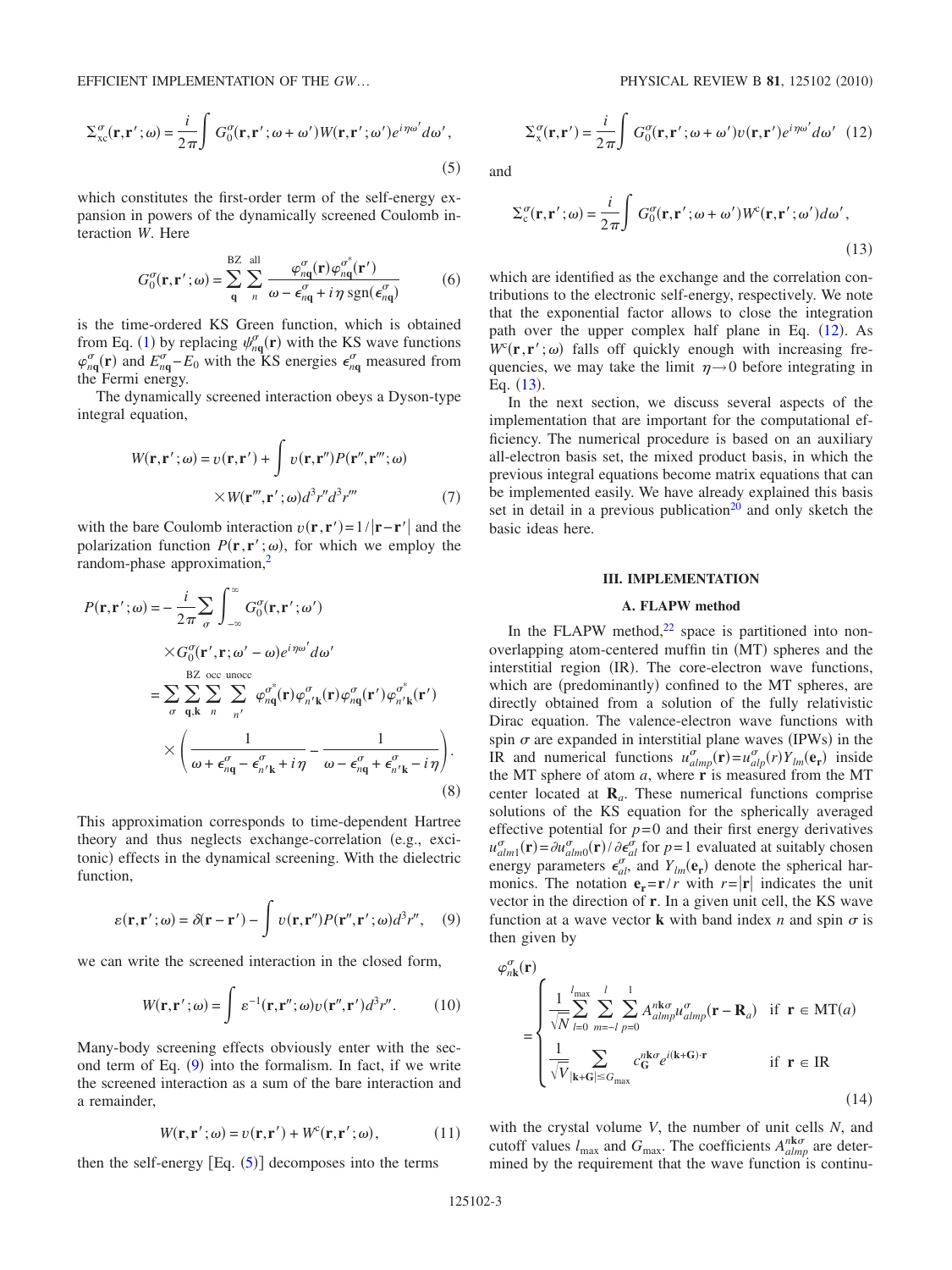ous in value and first radial derivative at the MT sphere boundaries. If desired, additional local orbitals for semicore states<sup>23</sup> or higher energy derivatives<sup>24</sup> can be incorporated by allowing  $p \geq 2$ . We use the FLEUR code<sup>25</sup> for the densityfunctional theory (DFT) calculations.

#### **B. Mixed product basis (MPB)**

<span id="page-3-2"></span>If the integral equations of Sec.  $II$  are rewritten in an auxiliary basis set, they become matrix equations, which can easily be treated in a computer code using standard linearalgebra libraries. Equation  $(8)$  $(8)$  $(8)$  already indicates that this auxiliary basis set should accurately represent wave-function products. This is generally true for all quantities that involve two spatial coordinates and thus couple two incoming and outgoing electrons with each other.

The FLAPW method uses continuous basis functions that are defined everywhere in space but have a different mathematical representation in the MT spheres and the IR. For the expansion of wave-function products, however, it is better to employ two separate sets of functions that are defined only in one of the spatial regions and zero in the other. In this way, linear dependences that occur only in one region can easily be eliminated, which overall leads to a smaller and more efficient basis. The resulting combined set of functions is called the MPB[.12](#page-14-10)

Inside the MT spheres, the MPB must accurately describe the products  $u_{almp}^{\sigma*}(\mathbf{r})u_{al'm'p'}^{\sigma}(\mathbf{r})$ . The angular parts  $Y_{lm}^*(\mathbf{e}_r) Y_{l'm'}(\mathbf{e}_r)$  can be represented by linear combinations of spherical harmonics  $Y_{LM}(\mathbf{e_r})$  with  $|l-l'| \le L \le l+l'$  and −*LM L* while the radial parts define a set of product functions  $U_{aLP}^{\sigma}(r) = u_{alp}^{\sigma}(r)u_{a_l^{\sigma}}^{\sigma}(r)$ , where the index *P* counts all possible combinations of  $\iota$ ,  $\iota$ ,  $\iota$ ,  $\iota$ ,  $\iota$ ,  $\iota$ ,  $\iota$ ,  $\iota$ ,  $\iota$ ,  $\iota$ ,  $\iota$ ,  $\iota$ ,  $\iota$ ,  $\iota$ ,  $\iota$ ,  $\iota$ ,  $\iota$ ,  $\iota$ ,  $\iota$ ,  $\iota$ ,  $\iota$ ,  $\iota$ ,  $\iota$ ,  $\iota$ ,  $\iota$ ,  $\iota$ ,  $\iota$ ,  $\i$ that, in general, the latter lie outside the vector space spanned by the original numerical basis functions  $u_{\alpha l p}^{\sigma}(r)$ . Initially, the set  $\{U_{aLP}^{\sigma}(r)\}\)$  is neither normalized nor orthogonal and usually has a high degree of (near) linear dependence. An effective procedure to remove these (near) linear dependences is to diagonalize the overlap matrix and to retain only those eigenvectors whose eigenvalues exceed a specified threshold value.<sup>26</sup> In this way, the MT functions become orthonormalized. By using both spin-up and spindown products in the construction of the overlap matrix, we make the resulting basis spin independent. In practice, the basis set is reduced further by introducing a cutoff value  $L_{\text{max}}$ for the angular quantum number. On the other hand, it must be supplemented with a constant MT function for each atom in the unit cell, which is later needed to represent the eigenfunction that corresponds to the divergent eigenvalue of the Coulomb matrix in the limit  $k \rightarrow 0$ . From the resulting MT functions  $M_{aLMP}(\mathbf{r}) = M_{aLP}(r)Y_{LM}(\mathbf{e_r})$ , we formally construct Bloch functions.

In the IR, we use a set of IPWs with a cutoff  $G'_{\text{max}} \leq 2G_{\text{max}}$  in reciprocal space since the product of two IPWs yields another IPW. Together with the MT functions, we thus obtain the MPB  $\{M_I^k(\mathbf{r})\} = \{M_{aLMP}^k(\mathbf{r}), M_G^k(\mathbf{r})\}$  for the representation of wave-function products. Unlike the MT functions, which have been explicitly orthonormalized, the IPWs are not orthogonal to each other; the elements of their overlap matrix can be calculated analytically and are given by

$$
\langle M_{\mathbf{G}}^{\mathbf{k}} | M_{\mathbf{G}}^{\mathbf{k'}} \rangle = \delta_{\mathbf{k}\mathbf{k'}} O_{\mathbf{G}\mathbf{G'}}(\mathbf{k}) = \delta_{\mathbf{k}\mathbf{k'}} \Theta_{\mathbf{G} - \mathbf{G'}} ,\qquad (15)
$$

where  $\Theta_G$  are the Fourier coefficients of the step function, which equals 1 in the IR and 0 in the MT spheres. We also define a second set, the biorthogonal set,

$$
\widetilde{M}_{\mathbf{G}}^{\mathbf{k}}(\mathbf{r}) = \sum_{\mathbf{G}'} M_{\mathbf{G}'}^{\mathbf{k}}(\mathbf{r}) O_{\mathbf{G}'}^{-1}(\mathbf{k}).
$$
\n(16)

<span id="page-3-1"></span>It fulfills the identities

$$
\langle \widetilde{M}_I^{\mathbf{k}} | M_J^{\mathbf{k}} \rangle = \langle M_I^{\mathbf{k}} | \widetilde{M}_J^{\mathbf{k}} \rangle = \delta_{IJ},\tag{17a}
$$

$$
\sum_{I} |M_{I}^{k}\rangle\langle\widetilde{M}_{I}^{k}| = \sum_{I} |\widetilde{M}_{I}^{k}\rangle\langle M_{I}^{k}| = 1, \qquad (17b)
$$

where the completeness relation is only valid in the subspace spanned by the MPB, though. As the MT functions and the IPWs are defined in different regions of space and the MT functions are orthonormal, only the IPWs overlap in a nontrivial way. It should be noted that the overlap matrix is **k** dependent because the size of the MPB varies for different **k** vectors.

In general, the matrix representation of real operators in an arbitrary complex basis  $\{f_{\mu}(\mathbf{r})\}$  is Hermitian. If the system has inversion symmetry and the basis functions fulfill

$$
f_{\mu}(-\mathbf{r}) = f_{\mu}^*(\mathbf{r}),\tag{18}
$$

<span id="page-3-0"></span>it is easy to show that the matrices become real symmetric. Of course, this reduces the computational cost considerably, in terms of both memory consumption and computation time. However, according to the current definition only the IPWs fulfill Eq.  $(18)$  $(18)$  $(18)$  while the MT functions do not. For a system with inversion symmetry, we hence apply a unitary transformation of the MT functions such that Eq.  $(18)$  $(18)$  $(18)$  is satisfied.<sup>[27](#page-14-24)</sup> In the following, it is understood that all quantities are represented in this symmetrized basis if inversion symmetry is present.

## **C. Formulation in the MPB**

<span id="page-3-4"></span>In this section, we reformulate the equations of Sec.  $\mathbf I$  by projecting onto the MPB and exploiting the identities in Eq.  $(16)$  $(16)$  $(16)$ . Because of the exponential factor in Eq.  $(12)$  $(12)$  $(12)$ , we can formally close the frequency integration contour with an infinite half circle over the positive imaginary plane without changing the value of the integral. This contour integral then equals the sum over the residues of the poles of the Green function. The expectation value of the exchange term with respect to a wave function  $\varphi_{nq}^{\sigma}(\mathbf{r})$  yields the well-known Hartree-Fock expression

<span id="page-3-3"></span>
$$
\langle \varphi_{n\mathbf{q}}^{\sigma} | \Sigma_{\mathbf{x}}^{\sigma} | \varphi_{n\mathbf{q}}^{\sigma} \rangle = - \sum_{\mathbf{k}} \sum_{n'} \sum_{I,J} v_{IJ}(\mathbf{k})
$$

$$
\times \langle \varphi_{n'\mathbf{q}+\mathbf{k}}^{\sigma} | \varphi_{n\mathbf{q}}^{\sigma} \widetilde{M}_{I}^{\mathbf{k}} \rangle \langle \widetilde{M}_{J}^{\mathbf{k}} \varphi_{n\mathbf{q}}^{\sigma} | \varphi_{n'\mathbf{q}+\mathbf{k}}^{\sigma} \rangle \quad (19)
$$

with the projections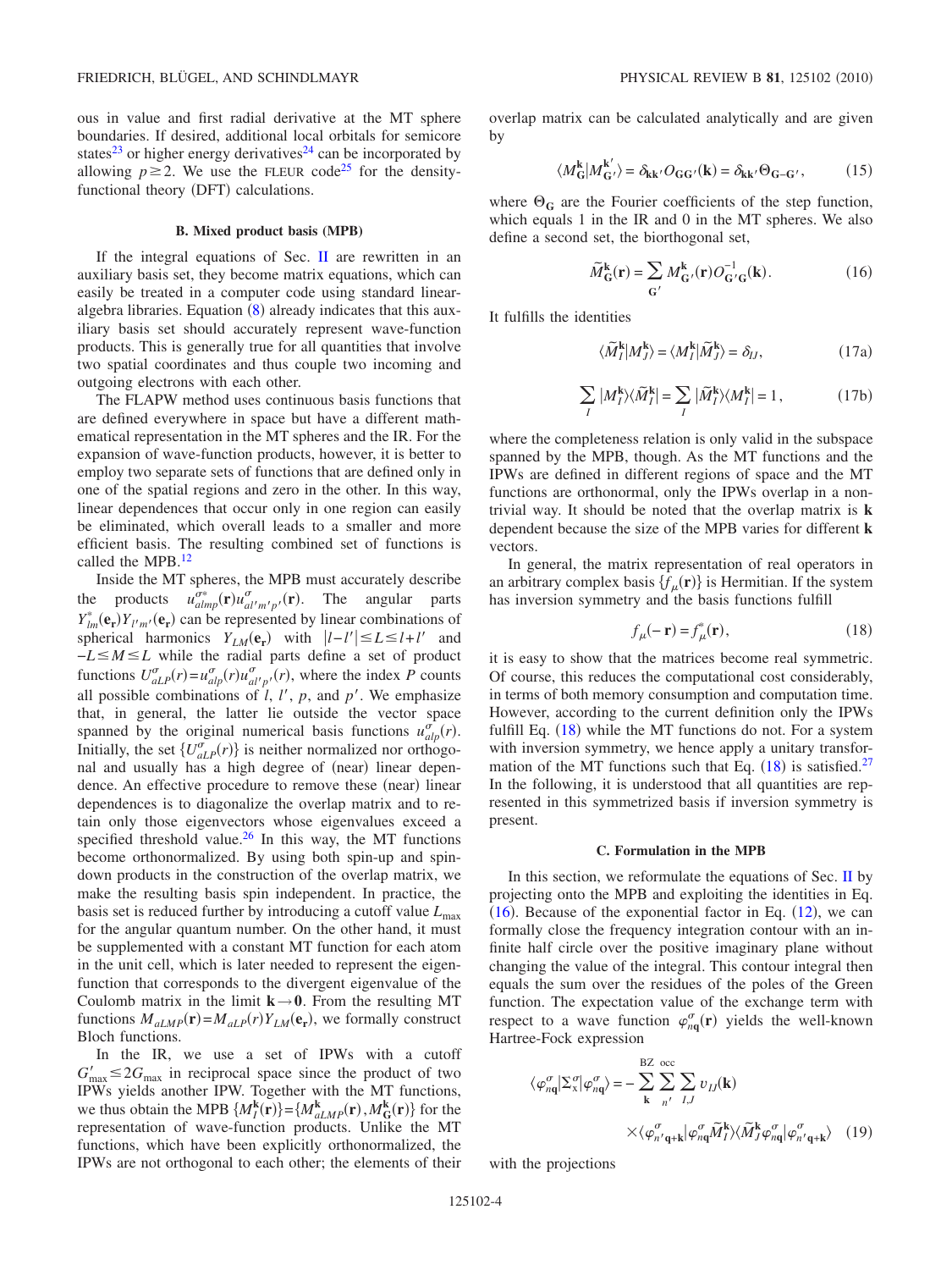<span id="page-4-0"></span>
$$
\langle \widetilde{M}_{I}^{\mathbf{k}} \varphi_{n\mathbf{q}}^{\sigma} | \varphi_{n'\mathbf{q}+\mathbf{k}}^{\sigma} \rangle = \int \widetilde{M}_{I}^{\mathbf{k}^{*}}(\mathbf{r}) \varphi_{n\mathbf{q}}^{\sigma^{*}}(\mathbf{r}) \varphi_{n'\mathbf{q}+\mathbf{k}}^{\sigma}(\mathbf{r}) d^{3} r \qquad (20)
$$

and the Coulomb matrix $^{20}$ 

<span id="page-4-2"></span>
$$
v_{IJ}(\mathbf{k}) = \langle M_I^{\mathbf{k}} | v | M_J^{\mathbf{k}} \rangle = \int \int \frac{M_I^{\mathbf{k}^*}(\mathbf{r}) M_J^{\mathbf{k}}(\mathbf{r}')}{|\mathbf{r} - \mathbf{r}'|} d^3 r d^3 r' . \tag{21}
$$

The sum over the occupied states also comprises the core states, which give an important contribution to the exchange self-energy. Its evaluation is simplified considerably by the fact that the core states can be treated as dispersionless bands. We use a formalism derived by Dagens and Perrot.<sup>28</sup> An efficient scheme for the calculation of the full nonlocal Fock exchange potential including off-diagonal elements will be presented elsewhere.<sup>27</sup>

With the projections  $[Eq. (20)]$  $[Eq. (20)]$  $[Eq. (20)]$ , we readily obtain the representation of the polarization function,

<span id="page-4-1"></span>
$$
P_{IJ}(\mathbf{k}, \omega)
$$
  
\n
$$
= \sum_{\sigma} \sum_{\mathbf{q}} \sum_{n} \sum_{n'} \langle \tilde{M}_{I}^{\mathbf{k}} \varphi_{n\mathbf{q}}^{\sigma} | \varphi_{n'\mathbf{q}+\mathbf{k}}^{\sigma} \rangle \langle \varphi_{n'\mathbf{q}+\mathbf{k}}^{\sigma} | \varphi_{n\mathbf{q}}^{\sigma} \tilde{M}_{J}^{\mathbf{k}} \rangle
$$
  
\n
$$
\times \left( \frac{1}{\omega + \epsilon_{n\mathbf{q}}^{\sigma} - \epsilon_{n'\mathbf{q}+\mathbf{k}}^{\sigma} + i\eta} - \frac{1}{\omega - \epsilon_{n\mathbf{q}}^{\sigma} + \epsilon_{n'\mathbf{q}+\mathbf{k}}^{\sigma} - i\eta} \right).
$$
\n(22)

The rational expression in the brackets complicates a direct summation over the Brillouin zone. It is more convenient to consider the representation  $(\text{Im } P)_{IJ}(\mathbf{k}, \omega)$  of the imaginary part Im  $P(\mathbf{r}, \mathbf{r}'; \omega)$  first, which is obtained by replacing expressions of the form  $1/(a \pm i\eta)$  by  $\mp \pi \delta(a)$ . This simplifies the BZ summation significantly. Afterwards a Hilbert transformation yields the full polarization matrix  $P_{IJ}(\mathbf{k}, \omega)$ , where the frequency argument may be complex. In particular, this allows an evaluation on the imaginary-frequency axis, where the frequency-dependent quantities show a smooth behavior and can therefore be sampled and interpolated with few frequency points. As the bracket in Eq.  $(22)$  $(22)$  $(22)$  is real for frequencies on the imaginary axis, the corresponding matrix  $P_{IJ}$ **(k**,*i* $\omega$ ) with  $\omega \in \mathbb{R}$  becomes Hermitian; it even becomes real symmetric if the system exhibits inversion symmetry and we use a symmetrized MPB as described in Sec. [III B.](#page-3-2)

In the MPB, the integral equations for the dielectric function  $[Eq. (9)]$  $[Eq. (9)]$  $[Eq. (9)]$  and the screened interaction  $[Eq. (10)]$  $[Eq. (10)]$  $[Eq. (10)]$  turn into simple matrix equations. The equations become particularly simple if we perform a basis transformation  $\{M_I^{\mathbf{k}}(\mathbf{r})\} \rightarrow \{E_{\mu}^{\mathbf{k}}(\mathbf{r})\}$  that diagonalizes the Coulomb matrix. We note that no approximation is involved at this stage. The new normalized basis functions are necessarily orthogonal, and we do not need a biorthogonal set. In this new basis, the matrix equations become simple products,

<span id="page-4-5"></span>
$$
\varepsilon_{\mu\nu}(\mathbf{k},\omega) = \delta_{\mu\nu} - \sqrt{v_{\mu}(\mathbf{k})} P_{\mu\nu}(\mathbf{k},\omega) \sqrt{v_{\nu}(\mathbf{k})},\qquad(23)
$$

$$
W_{\mu\nu}(\mathbf{k},\omega) = \sqrt{\nu_{\mu}(\mathbf{k})} \varepsilon_{\mu\nu}^{-1}(\mathbf{k},\omega) \sqrt{\nu_{\nu}(\mathbf{k})}
$$
(24)

<span id="page-4-6"></span>with the eigenvalues  $v_{\mu}(\mathbf{k})$  of the Coulomb matrix [Eq. ([21](#page-4-2))]. Here we use a symmetrized definition of the dielectric matrix  $\varepsilon_{\mu\nu}(\mathbf{k}, \omega)$  that is Hermitian (or real symmetric in case of inversion symmetry) for imaginary frequencies and remains finite at the  $\Gamma$  point. It is easy to verify that the screened interaction remains unchanged by this symmetrized formulation.

In contrast to the exchange self-energy, the frequency integral in Eq.  $(13)$  $(13)$  $(13)$  cannot be replaced by a sum over residues because the positions of the poles of  $W_{\mu\nu}^c(\mathbf{k}, \omega)$  $= W_{\mu\nu}(\mathbf{k}, \omega) - \delta_{\mu\nu} v_{\mu}(\mathbf{k})$  in the complex-frequency plane are unknown. Therefore, the correlation self-energy,

<span id="page-4-3"></span>
$$
\langle \varphi_{n\mathbf{q}}^{\sigma} | \Sigma_{c}^{\sigma}(\omega) | \varphi_{n\mathbf{q}}^{\sigma} \rangle = \frac{i}{2\pi} \sum_{\mathbf{k}}^{\text{BZ}} \sum_{n'}^{\text{all}} \sum_{\mu,\nu} \langle \varphi_{n'\mathbf{q}+\mathbf{k}}^{\sigma} | \varphi_{n\mathbf{q}}^{\sigma} E_{\mu}^{\mathbf{k}} \rangle
$$
  
 
$$
\times \langle E_{\nu}^{\mathbf{k}} \varphi_{n\mathbf{q}}^{\sigma} | \varphi_{n'\mathbf{q}+\mathbf{k}}^{\sigma} \rangle
$$
  
 
$$
\times \int_{-\infty}^{\infty} d\omega' \frac{W_{\mu\nu}^{\mathbf{c}}(\mathbf{k}, \omega')}{\omega + \omega' - \epsilon_{n'\mathbf{q}+\mathbf{k}}^{\sigma} + i\eta \text{sgn}(\epsilon_{n'\mathbf{q}+\mathbf{k}}^{\sigma})}
$$
(25)

still contains an explicit integration over frequencies. Unfortunately, the integrand has a lot of structure along the real frequency axis, which makes a direct evaluation difficult. There are two methods that avoid the integration over real frequencies and use the imaginary axis instead: analytic continuation<sup>29</sup> and contour integration.<sup>30</sup> The former allows a faster and easier implementation but contains a badly controlled fitting procedure, which can be tested with the more accurate contour-integration method. We have implemented both algorithms and find that they give similar results for the systems considered here. In the following, we hence focus exclusively on the first approach, which is based on an analytic continuation of Eq.  $(25)$  $(25)$  $(25)$  to the imaginary-frequency axis,

<span id="page-4-4"></span>
$$
\langle \varphi_{n\mathbf{q}}^{\sigma} | \Sigma_{c}^{\sigma} (i\omega) | \varphi_{n\mathbf{q}}^{\sigma} \rangle = -\frac{1}{2\pi} \sum_{\mathbf{k}}^{\text{BZ}} \sum_{n'}^{\text{all}} \sum_{\mu,\nu} \langle \varphi_{n'\mathbf{q}+\mathbf{k}}^{\sigma} | \varphi_{n\mathbf{q}}^{\sigma} E_{\mu}^{\mathbf{k}} \rangle
$$

$$
\times \langle E_{\nu}^{\mathbf{k}} \varphi_{n\mathbf{q}}^{\sigma} | \varphi_{n'\mathbf{q}+\mathbf{k}}^{\sigma} \rangle
$$

$$
\times \int_{-\infty}^{\infty} d\omega' \frac{W_{\mu\nu}^{\text{c}}(\mathbf{k}, i\omega')}{i\omega + i\omega' - \epsilon_{n'\mathbf{q}+\mathbf{k}}^{\sigma}}. \quad (26)
$$

The integration contour can be closed over the positive imaginary and negative real half plane in Eqs.  $(25)$  $(25)$  $(25)$  and  $(26)$  $(26)$  $(26)$ , respectively, and encloses the same poles. Now the frequency integration is along the imaginary-frequency axis, where the integrand is much smoother. In practice, we use a discrete and finite mesh for the imaginary frequencies, which is dense near  $\omega = 0$ . A tail is fitted to the last mesh point according to the known asymptotic  $\omega^{-2}$  behavior of the screened interaction. Between the mesh points, we interpolate  $W^c_{\mu\nu}(\mathbf{k}, \omega(\lambda))$  with cubic splines, where  $\omega(\lambda) = \lambda/(1-\lambda)$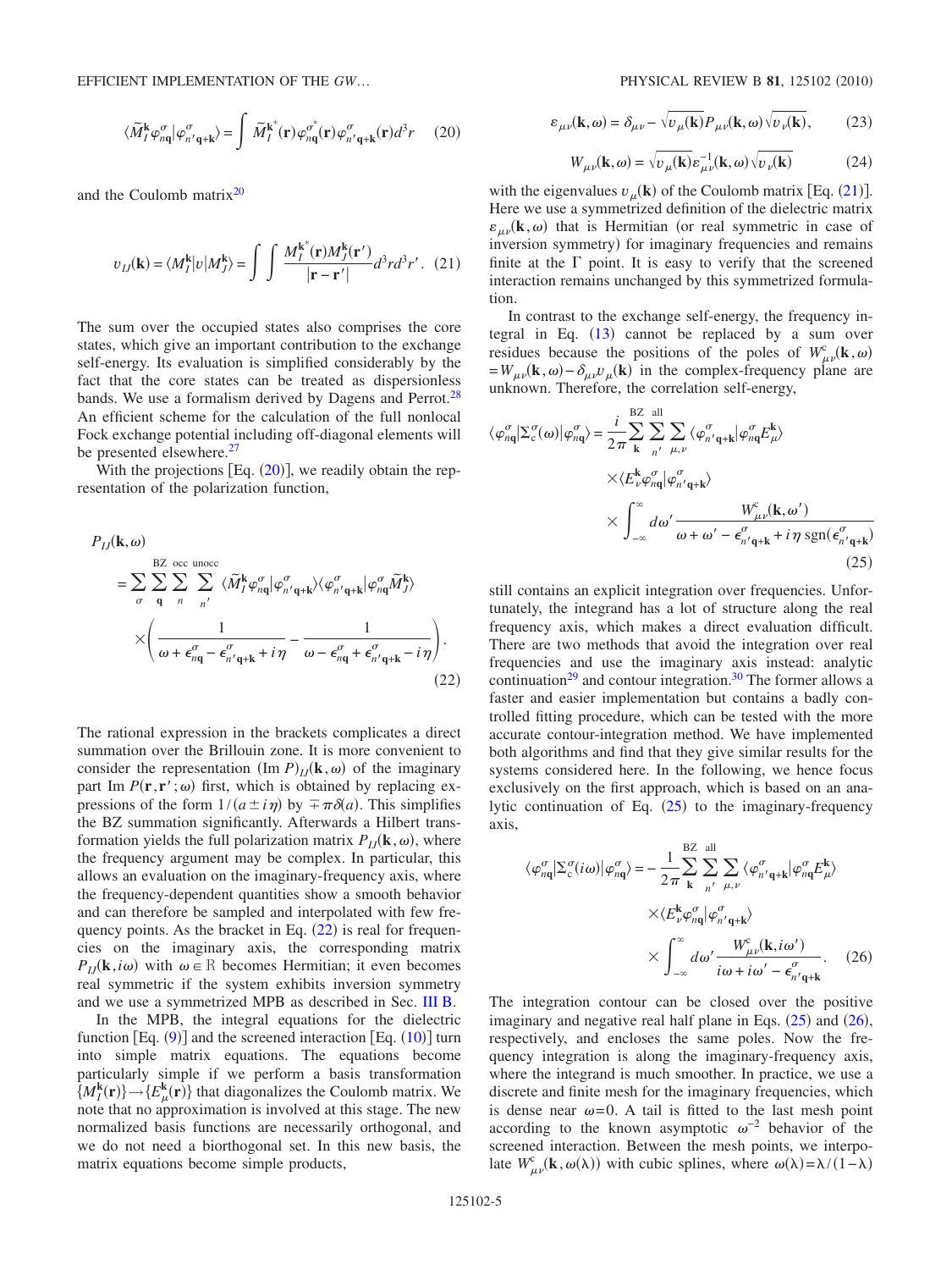maps the interval [0,1] to  $[0, \infty]$ . This allows a stepwise analytic integration. With this procedure only a small number of mesh points is needed, typically around 10.

<span id="page-5-2"></span>Once the correlation self-energy is calculated on the discrete imaginary-frequency mesh, we analytically continue it to the whole complex plane by fitting the model function,

$$
f(\omega) = \sum_{p=1}^{N_p} \frac{a_p}{\omega - \omega_p} \quad \text{for } \text{Re } \omega \ge 0 \tag{27}
$$

with complex fit parameters  $a_p$  and  $\omega_p$ . Due to the location of the poles of the correlation self-energy in the complex plane—above the real axis for Re  $\omega < 0$  and below the real axis for Re  $\omega > 0$ —one must analytically continue from the positive imaginary axis to the positive real axis. For symmetry reasons one then obtains

$$
f(\omega) = \sum_{p=1}^{N_p} \frac{a_p^*}{\omega - \omega_p^*} \quad \text{for } \text{Re } \omega < 0 \tag{28}
$$

on the negative real axis. In principle,  $N_p$  is a convergence parameter. However, as the number of imaginary frequencies where  $\langle \varphi_{nq}^{\sigma} | \Sigma_{c}^{\sigma} (i\omega) | \varphi_{nq}^{\sigma} \rangle$  is known is relatively small, and as the fitting procedure quickly becomes prohibitive for large numbers of fit parameters, one usually uses only few poles, e.g.,  $N_p=3$ . After finding the parameters  $a_p$  and  $\omega_p$ , the correlation self-energy  $\langle \varphi_{nq}^{\sigma} | \Sigma_{c}^{\sigma}(\omega) | \varphi_{nq}^{\sigma} \rangle$  is approximated by the analytic function  $f(\omega)$ , which allows to solve the nonlinear quasiparticle equation ([4](#page-1-3)) to machine precision with the standard iterative Newton method and without any additional linearization of the self-energy.

## **D. Brillouin-zone sampling**

Both the polarization function and the self-energy are defined as products in real space. These become the convolutions [Eqs.  $(19)$  $(19)$  $(19)$ ,  $(22)$  $(22)$  $(22)$ , and  $(25)$  $(25)$  $(25)$ ] in a reciprocal-space formulation, which is better suited for infinite periodic systems because all nonlocal quantities then become block diagonal. We employ the tetrahedron method for summations over the  $BZ.<sup>31</sup>$  $BZ.<sup>31</sup>$  $BZ.<sup>31</sup>$ 

These equations do not only contain the two Bloch vectors **k** and **q** but also their sum **k**+**q**, at which the KS wave functions and energies must be known. Therefore, we choose the set of **k** points  $\mathbf{k}_{n_1 n_2 n_3} = \sum_{i=1}^3 n_i \mathbf{b}_i / N_i$  with  $n_i = 0, ..., N_i - 1$ and the reciprocal basis vectors  $\mathbf{b}_i$ . We denote the number of **k** points by  $N_k = N_1 N_2 N_3$ . It naturally includes the point **k**=**0**, which is special because the long-range nature of the Coulomb interaction makes the Coulomb matrix  $v_{IJ}(\mathbf{k})$  and also the screened interaction  $W_{\mu\nu}(\mathbf{k}, \omega)$  diverge in the limit  $k \rightarrow 0$ . This divergence must be taken into account in order to obtain fast convergence with respect to the **k**-point sampling. We will discuss a numerically stable and efficient treatment in the next section.

### **E. -point treatment**

The exchange and correlation self-energy contributions in Eqs.  $(19)$  $(19)$  $(19)$  and  $(26)$  $(26)$  $(26)$  each contain a sum over the BZ. The interaction potentials  $v_{IJ}(\mathbf{k})$  and  $W_{\mu\nu}(\mathbf{k}, \omega)$  diverge in the

limit **k**  $\rightarrow$  **0** but as this pole is only of second order  $(1/k^2)$ , a proper three-dimensional integration over **k**=**0** will yield a finite value.

Likewise, the calculation of the dielectric matrix [Eq.  $(23)$  $(23)$  $(23)$ ] involves a product of the polarization function and the divergent Coulomb matrix. However, a closer inspection of the polarization matrix [Eq. ([22](#page-4-1))] in the basis  $\{E_{\mu}^{\mathbf{k}}(\mathbf{r})\}$  shows that the head element  $P_{11}(\mathbf{k}, \omega)$  and the wing elements  $P_{\mu 1}(\mathbf{k}, \omega)$  and  $P_{1\mu}(\mathbf{k}, \omega)$  with  $\mu > 1$  are of the order  $k^2$  and *k*, respectively, so that the dielectric matrix  $\varepsilon(\mathbf{k}, \omega)$  remains finite but angular dependent at  $k = 0.32$  $k = 0.32$ 

In any case, the divergence gives an important contribution to the self-energies and response functions and must be treated with care. There are several numerical approaches. Kotani and van Schilfgaarde<sup>12</sup> replaced the  $\Gamma$  point by three additional points  $\mathbf{k}_0$  nearby, the so-called offset  $\Gamma$  points. These might be reduced by symmetry, e.g., to a single point in the case of cubic symmetry. However, because of the summations in Eqs.  $(19)$  $(19)$  $(19)$ ,  $(22)$  $(22)$  $(22)$ , and  $(26)$  $(26)$  $(26)$ , each additional point  $\mathbf{k}_0$ requires a complete auxiliary mesh  $\{k_0 + q, q \in BZ\}$  on which the KS Hamiltonian must be diagonalized and the resulting wave functions and energies must be stored. This at least doubles the **k**-point set, thus increasing the numerical cost in terms of computation time and memory demand. In another approach, Ku and Eguiluz<sup>10</sup> as well as Puschnig and Ambrosch-Draxl<sup>19</sup> used a plane-wave basis for the Coulomb potential and related propagators and thereby departed from a complete all-electron description because plane waves are too inflexible to resolve the rapid variations in the wave functions close to the atomic cores without a prohibitively large basis set.

Here we present a scheme that does not require additional **k** points or projections onto plane waves. It thus combines the accuracy of an all-electron approach with the numerical efficiency of a minimal **k**-point set. In the following, we present the algorithm for the two self-energy contributions and the dielectric matrix.

## *1. Exchange self-energy*

<span id="page-5-1"></span>If the  $k$ -point summation in Eq.  $(19)$  $(19)$  $(19)$  is replaced by an integral, we can smoothly integrate over the divergence of  $v_{IJ}$ **(k)** and obtain a finite value. To this end, we formally consider the Fourier transform

<span id="page-5-0"></span>
$$
v_{GG'}(\mathbf{k}) = \frac{1}{V} \int \frac{e^{-i(\mathbf{k} + \mathbf{G}) \cdot \mathbf{r}} e^{i(\mathbf{k} + \mathbf{G}') \cdot \mathbf{r}'}}{|\mathbf{r} - \mathbf{r}'|} d^3 r d^3 r' = \frac{4\pi}{k^2} \delta_{G0} \delta_{G'0}
$$
  
+  $v'_{GG'}(\mathbf{k})$  (29)

with the nondivergent and infinitely large matrix  $v'_{GG'}(\mathbf{k}) = (1 - \delta_{G0}) \delta_{GG'} 4 \pi / |\mathbf{k} + \mathbf{G}|^2$ . In a previous publication,<sup>20</sup> we found an analogous exact decomposition of the Coulomb matrix  $[Eq. (21)]$  $[Eq. (21)]$  $[Eq. (21)]$  into the same divergent term and a nondivergent remainder  $v'_{IJ}(\mathbf{0})$ . Thus no projection onto plane waves is necessary, and we retain the full accuracy of our all-electron formulation. Replacing  $v'_{GG}(0)$  by  $v'_{IJ}(0)$  and inserting Eq.  $(29)$  $(29)$  $(29)$  into Eq.  $(19)$  $(19)$  $(19)$  leads to contributions from the divergent term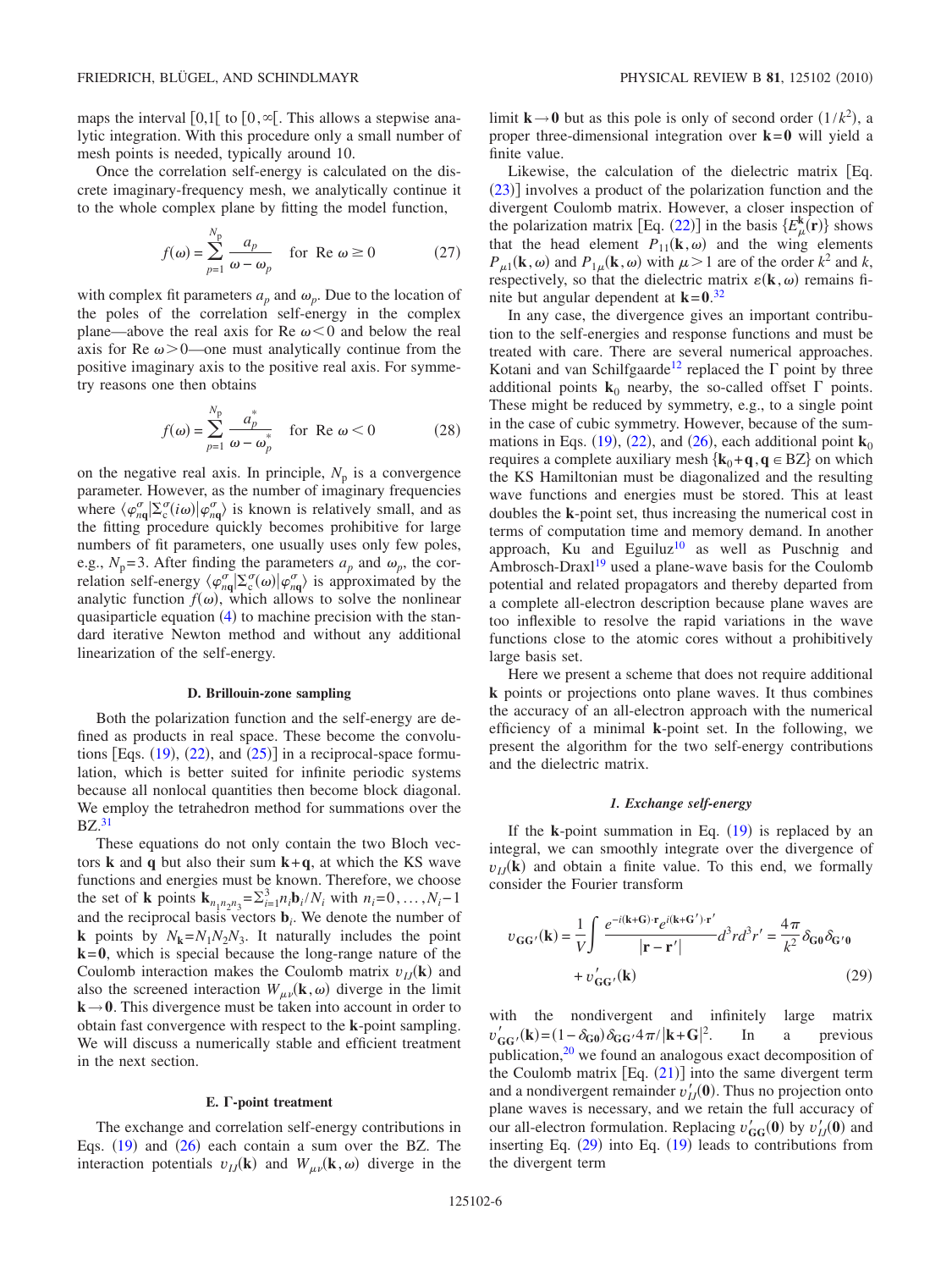<span id="page-6-1"></span>
$$
\langle \varphi_{n\mathbf{q}}^{\sigma} | \Sigma_{\mathbf{x}}^{\sigma} | \varphi_{n\mathbf{q}}^{\sigma} \rangle_{\text{div}} = -\frac{4\pi f_{n\mathbf{q}}^{\sigma}}{V} \left( \frac{V}{8\pi^3} \int_{\text{BZ}} \frac{1}{k^2} d^3 k - \sum_{\mathbf{k}\neq\mathbf{0}}^{\text{BZ}} \frac{1}{k^2} \right)
$$
(30)

with the occupation numbers  $f_{nq}^{\sigma}$  and from the nondivergent term

<span id="page-6-0"></span>
$$
\langle \varphi_{n\mathbf{q}}^{\sigma} | \Sigma_{\mathbf{x}}^{\sigma} | \varphi_{n\mathbf{q}}^{\sigma} \rangle_{\text{ndiv}} = -\sum_{\mathbf{k}} \sum_{n'} \sum_{I,J} \upsilon_{IJ}(\mathbf{k}) \langle \widetilde{M}_{J}^{\mathbf{k}} \varphi_{n\mathbf{q}}^{\sigma} | \varphi_{n'\mathbf{q}+\mathbf{k}}^{\sigma} \rangle
$$

$$
\times \langle \varphi_{n'\mathbf{q}+\mathbf{k}}^{\sigma} | \varphi_{n\mathbf{q}}^{\sigma} \widetilde{M}_{I}^{\mathbf{k}} \rangle, \tag{31}
$$

where we have set  $v'_{IJ}(\mathbf{0}) \rightarrow v_{IJ}(\mathbf{0})$  for simplicity. The divergence of the Coulomb matrix is restricted to the first term of Eq. ([29](#page-5-0)), and the corresponding eigenfunction is  $e^{i\mathbf{k}\cdot\mathbf{r}}/\sqrt{V}$ , whose  $k \rightarrow 0$  limit, a constant function, can be represented exactly by the MPB. The products of  $1/k^2$  with higher-order terms of the projections  $\langle e^{i\mathbf{k}\cdot\mathbf{r}} \varphi_{n\mathbf{q}}^{\sigma} | \varphi_{n'\mathbf{q}+\mathbf{k}}^{\sigma} \rangle / \sqrt{V}$  can be of zeroth order and then lead to additional contributions to Eq.  $(31)$  $(31)$  $(31)$  for  $k=0$ . Therefore, the projections must be expanded with the help of  $\mathbf{k} \cdot \mathbf{p}$  perturbation theory. We have found that these corrections improve the **k**-point convergence significantly in some cases while in others—especially for small band-gap semiconductors like GaAs—they worsen the convergence. The behavior also depends on the particular electronic state  $|\varphi_{nq}^{\sigma}\rangle$ . For simplicity, we defer an in-depth discussion to a later publication.

In order to be able to integrate analytically, we extend the BZ integral in Eq.  $(30)$  $(30)$  $(30)$  to the whole reciprocal space by replacing  $1/k^2$  with

$$
F(\mathbf{k}) = \sum_{\mathbf{G}} \frac{e^{-\beta |\mathbf{k} + \mathbf{G}|^2}}{|\mathbf{k} + \mathbf{G}|^2}.
$$
 (32)

Note that  $F(\mathbf{k})$  diverges at every reciprocal-lattice vector **G**. The exponential function was included to ensure the convergence of the sum everywhere else. This function is formally identical to the one used by Massidda *et al.* in Ref. [33.](#page-14-30) However, these authors define  $\beta$  as a parameter depending on the BZ size. Instead, we choose  $\beta$  to be as small as possible while still allowing a sufficiently fast converging sum over G), independently of the BZ. First, this ensures that supercell calculations of the same system yield identical values. Second, zero-order terms arising from products of the exponential function with  $1/k^2$  are small and can be neglected. After replacing  $1/k^2$  with  $F(\mathbf{k})$  and extending the integral and summation over the whole reciprocal space we obtain

$$
\langle \varphi_{n\mathbf{q}}^{\sigma} | \Sigma_{\mathbf{x}}^{\sigma} | \varphi_{n\mathbf{q}}^{\sigma} \rangle_{\text{div}}
$$
  
=  $-4\pi f_{n\mathbf{q}}^{\sigma} \left( \frac{1}{8\pi^3} \int \frac{e^{-\beta q^2}}{q^2} d^3 q - \frac{1}{\Omega N_{\mathbf{k}} \sum_{0 \le |\mathbf{q}|} q^2} \right),$  (33)

where the sum runs over all vectors  $q = k + G \neq 0$  and  $\Omega$  is the unit-cell volume. As both terms diverge for  $\beta \rightarrow 0$ , we introduce a cutoff radius  $q_0$  and finally obtain

$$
\langle \varphi_{n\mathbf{q}}^{\sigma} | \Sigma_{\mathbf{x}}^{\sigma} | \varphi_{n\mathbf{q}}^{\sigma} \rangle_{\text{div}}
$$
  
= 
$$
-f_{n\mathbf{q}}^{\sigma} \left[ \frac{1}{\sqrt{\pi \beta}} \text{erf}(\sqrt{\beta} q_0) - \frac{4\pi}{\Omega N_{\mathbf{k}}}\sum_{0 < |\mathbf{q}| < q_0} \frac{e^{-\beta q^2}}{q^2} \right].
$$
 (34)

We get rid of  $q_0$  as a convergence parameter by choosing  $e^{-\beta q_0^2} = \beta$  as a cutoff criterion for the summation. In practice, we find that  $\beta$ =0.005 is typically small enough.

## *2. Response functions*

The treatment of the polarization and dielectric function in the limit  $k \rightarrow 0$  is simplified considerably by the basis transformation  $\{M_I^{\mathbf{k}}(\mathbf{r})\}\rightarrow \{E_\mu^{\mathbf{k}}(\mathbf{r})\}$  introduced in Sec. [III C](#page-3-4) because it confines the divergence of the Coulomb matrix to a single eigenvalue  $v_1(\mathbf{k}) \sim 4\pi/k_{\text{L}}^2(\text{Ref. 20})$  $v_1(\mathbf{k}) \sim 4\pi/k_{\text{L}}^2(\text{Ref. 20})$  $v_1(\mathbf{k}) \sim 4\pi/k_{\text{L}}^2(\text{Ref. 20})$ . The corresponding eigenfunction  $E_1^{\mathbf{k}}(\mathbf{r}) \sim e^{i\mathbf{k}\cdot\mathbf{r}}/\sqrt{V}$  is known analytically.

Let us consider the projection  $[Eq. (20)]$  $[Eq. (20)]$  $[Eq. (20)]$ , where the MPB function is replaced by this eigenfunction. Because of the orthogonality of the wave functions, we have  $\langle e^{i\mathbf{k}\cdot\mathbf{r}} \varphi_{n\mathbf{q}}^{\sigma} | \varphi_{n'\mathbf{q}+\mathbf{k}}^{\sigma} \rangle \sim \delta_{nn'}$  in the limit **k**  $\rightarrow$  **0**. For the moment, we restrict ourselves to the case of semiconductors and insulators where the band indices *n* for occupied and *n'* for unoccupied states always differ such that in leading order  $\langle e^{i\mathbf{k}\cdot\mathbf{r}}\varphi_{n\mathbf{q}}^{\sigma}|\varphi_{n'\mathbf{q}+\mathbf{k}}^{\sigma}\rangle \sim k$ . The linear order in *k* exactly cancels the singularity of the Coulomb matrix in the dielectric function [Eq.  $(23)$  $(23)$  $(23)$ ] and can be calculated with  $\mathbf{k} \cdot \mathbf{p}$  perturbation theory, $32$  which allows a full treatment of the divergence and the dielectric anisotropy at  $k = 0.34$  $k = 0.34$  In this way, the matrices decompose into head, wings, and body as in a simple planewave basis set. Still, the all-electron accuracy is fully retained and no projection onto plane waves is necessary.

For the sake of completeness here, we give the exact expressions for the polarization function and the screened interaction, taking into account the full anisotropy. From **k**·**p** perturbation theory, one obtains the form

<span id="page-6-2"></span>
$$
P_{\mu\nu}(\mathbf{k}, i\omega) \sim \begin{pmatrix} \mathbf{e}_{\mathbf{k}}^{\mathrm{T}} \mathbf{H}(\omega) \mathbf{e}_{\mathbf{k}} k^2 & \mathbf{e}_{\mathbf{k}}^{\mathrm{T}} \mathbf{s}_2(\omega) k & \cdots & \mathbf{e}_{\mathbf{k}}^{\mathrm{T}} \mathbf{s}_n(\omega) k \\ \mathbf{e}_{\mathbf{k}}^{\mathrm{T}} \mathbf{s}_2^*(\omega) k & \tilde{P}_{22}(\omega) & \cdots & \tilde{P}_{2n}(\omega) \\ \vdots & \vdots & \ddots & \vdots \\ \mathbf{e}_{\mathbf{k}}^{\mathrm{T}} \mathbf{s}_n^*(\omega) k & \tilde{P}_{n2}(\omega) & \cdots & \tilde{P}_{nn}(\omega) \end{pmatrix}
$$
(35)

for the polarization function in the limit  $\mathbf{k} \rightarrow \mathbf{0}$ . Here  $\mathbf{H}(\omega)$  is a  $3 \times 3$  matrix,  $s_\mu(\omega)$  are three-dimensional vectors, and the matrix elements  $\tilde{P}_{\mu\nu}(\omega)$  are finite. We note that for frequency arguments that are not purely imaginary the matrix  $P_{\mu\nu}(\mathbf{k},\omega)$ is not Hermitian; in particular, the horizontal and vertical wings are then not simply the complex conjugates of one another. Otherwise, the formalism is very similar to the one given here. The corresponding screened interaction becomes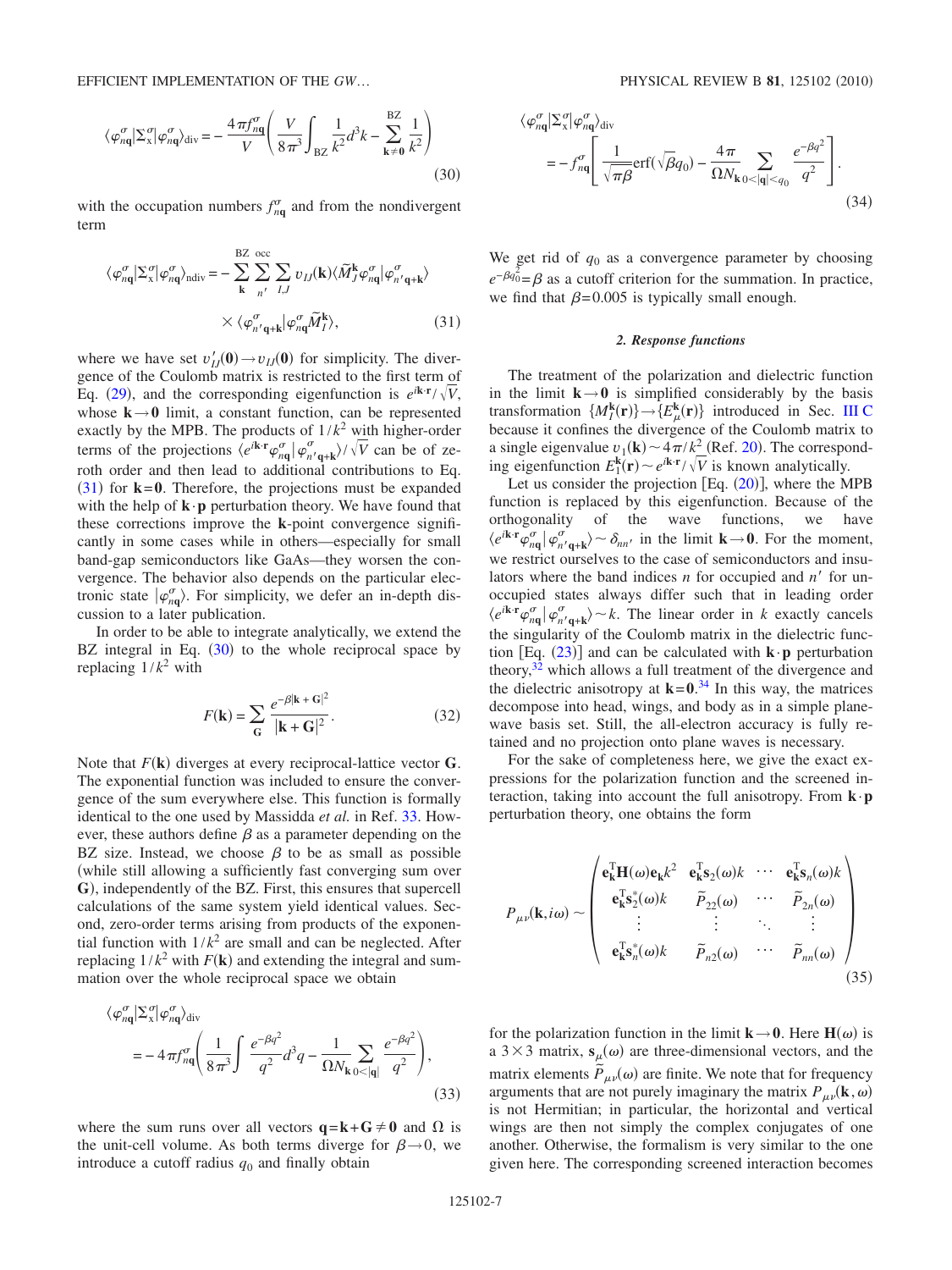<span id="page-7-0"></span>
$$
W_{\mu\nu}(\mathbf{k},i\omega) \sim \begin{pmatrix} 0 & 0 & \cdots & 0 \\ 0 & \widetilde{W}_{22}(\omega) & \cdots & \widetilde{W}_{2n}(\omega) \\ \vdots & \vdots & \ddots & \vdots \\ 0 & \widetilde{W}_{n2}(\omega) & \cdots & \widetilde{W}_{nn}(\omega) \end{pmatrix} + \frac{1}{\mathbf{e}_{\mathbf{k}}^{\mathrm{T}}\mathbf{L}(\omega)\mathbf{e}_{\mathbf{k}}} \begin{pmatrix} 4\pi/k^{2} & \mathbf{e}_{\mathbf{k}}^{\mathrm{T}}\mathbf{w}_{2}(\omega)/k & \cdots & \mathbf{e}_{\mathbf{k}}^{\mathrm{T}}\mathbf{w}_{n}(\omega)/k \\ \mathbf{e}_{\mathbf{k}}^{\mathrm{T}}\mathbf{w}_{2}^{*}(\omega)/k & |\mathbf{e}_{\mathbf{k}}^{\mathrm{T}}\mathbf{w}_{2}(\omega)|^{2} & \cdots & |\mathbf{e}_{\mathbf{k}}^{\mathrm{T}}\mathbf{w}_{2}^{*}(\omega)|\mathbf{e}_{\mathbf{k}}^{\mathrm{T}}\mathbf{w}_{n}(\omega)| \\ \vdots & \vdots & \ddots & \vdots \\ \mathbf{e}_{\mathbf{k}}^{\mathrm{T}}\mathbf{w}_{n}^{*}(\omega)/k & |\mathbf{e}_{\mathbf{k}}^{\mathrm{T}}\mathbf{w}_{n}^{*}(\omega)|\mathbf{e}_{\mathbf{k}}^{\mathrm{T}}\mathbf{w}_{2}(\omega)| & \cdots & |\mathbf{e}_{\mathbf{k}}^{\mathrm{T}}\mathbf{w}_{n}(\omega)|^{2} \end{pmatrix}
$$
(36)

with the finite matrix elements

$$
\widetilde{W}_{\mu\nu}(\omega) = \sqrt{\nu_{\mu}(0)} \widetilde{\varepsilon}_{\mu\nu}^{-1}(\omega) \sqrt{\nu_{\nu}(0)},
$$
\n(37)

$$
\widetilde{\varepsilon}_{\mu\nu}(\omega) = \delta_{\mu\nu} - \sqrt{\nu_{\mu}(0)} \widetilde{P}_{\mu\nu}(\omega) \sqrt{\nu_{\nu}(0)},
$$
\n(38)

where  $\mu$ ,  $\nu \ge 2$ . The divergent and, in general, angulardependent second term derives from the head and wing elements of Eq.  $(35)$  $(35)$  $(35)$  with

$$
\mathbf{w}_{\mu}(\omega) = \sqrt{4\pi} \sum_{\nu \ge 2} \widetilde{\epsilon}_{\mu\nu}^{-1}(\omega) \mathbf{s}_{\nu}(\omega) \sqrt{\upsilon_{\nu}(\mathbf{0})}
$$
(39)

and

$$
\mathbf{L}(\omega) = 1 - 4\pi \mathbf{H}(\omega) - \sqrt{4\pi} \sum_{\mu \ge 2} \mathbf{s}_{\mu}(\omega) \mathbf{w}_{\mu}^{T}(\omega) \sqrt{v_{\mu}(\mathbf{0})}.
$$
\n(40)

Let us now turn to the case of a metallic system, where in addition to the interband transitions with  $n \neq n'$ , there is a contribution from intraband transitions across the Fermi surface. These transitions occur within one electron band, i.e.,  $n=n'$ , in which case the projection above becomes unity in the limit  $k \rightarrow 0$ . However, it can be shown<sup>35</sup> that the expression in the brackets of Eq.  $(22)$  $(22)$  $(22)$  will then be of linear order in **k** and that we obtain a contribution only for the head element of the polarization matrix, the so-called Drude term

$$
P_{11}^{\rm D}(\mathbf{k}, i\omega) \sim -\frac{k^2}{4\pi} \frac{\omega_{\rm pl}^2}{\omega(\omega + i\eta)},\tag{41}
$$

where  $\omega_{\text{pl}}$  is the plasma frequency obtained by an integration over the Fermi surface. The Drude term gives rise to a contribution  $\omega_{\text{pl}}^2 / [\omega(\omega + i\eta)]$  for the head element of the dielectric matrix  $[Eq. (23)]$  $[Eq. (23)]$  $[Eq. (23)]$ , which will mix with all other elements in the inversion for the screened interaction  $[Eq. (24)]$  $[Eq. (24)]$  $[Eq. (24)]$ . However, we find that  $W_{11}^c(\mathbf{k}, \omega)$  is dominated by the *bare* Drude term

$$
W_{11}^{\text{c,D}}(\mathbf{k}, i\omega) \sim -\frac{4\pi}{k^2} \frac{\omega_{\text{pl}}^2}{\omega^2 + \omega_{\text{pl}}^2}
$$
(42)

in the limit  $k \rightarrow 0$ . As this expression can be convoluted with the Green function in Eq.  $(26)$  $(26)$  $(26)$  analytically, we subtract it from the head element and treat the remainder  $W_{11}^c(\mathbf{k}, i\omega) - W_{11}^{c,D}(\mathbf{k}, i\omega)|_{\mathbf{k}\to\mathbf{0}}$  numerically. The treatment of the  $1/k^2$  divergence is explained in the next section.

## *3. Correlation self-energy*

The BZ summation over the  $1/k^2$  divergence in the correlation self-energy  $[Eq. (25)]$  $[Eq. (25)]$  $[Eq. (25)]$  can be treated with the same procedure as outlined in Sec. [III E 1](#page-5-1) for the exchange selfenergy. However, in this case, there are additional 1/*k* terms, and all divergent terms exhibit an additional angular dependence.

As a first step we describe this angular dependence with the help of spherical harmonics. For example, for the head element we must find the coefficients  $K_{(2l)m}(\omega)$  in

$$
\frac{4\pi}{\mathbf{e}_{k}^{T}\mathbf{L}(\omega)\mathbf{e}_{k}} = \sum_{l=0}^{\infty} \sum_{m=-2l}^{2l} K_{(2l)m}(\omega) Y_{(2l)m}(\mathbf{e}_{k}).
$$
 (43)

If we multiply with the denominator  $\mathbf{e}_k^T \mathbf{L}(\omega) \mathbf{e}_k$  $=\sum_{l=0}^{1} \sum_{m=-l}^{l} L_{(2l)m}(\omega) Y^{*}_{(2l)m}(\mathbf{e_k})$ , use the Gaunt coefficients and the orthogonality of spherical harmonics, we obtain an infinite system of linear equations, from which the coefficients  $K_{(2l)m}(\omega)$  can be deduced. The corresponding expansions for the wing,

$$
\frac{\mathbf{e}_{\mathbf{k}}^{\mathrm{T}}\mathbf{w}_{\mu}(\omega)}{\mathbf{e}_{\mathbf{k}}^{\mathrm{T}}\mathbf{L}(\omega)\mathbf{e}_{\mathbf{k}}} = \sum_{l=0}^{\infty} \sum_{m=-(2l+1)}^{2l+1} K_{\mu,(2l+1)m}(\omega) Y_{(2l+1)m}(\mathbf{e}_{\mathbf{k}}) \quad (44)
$$

and body matrix elements can be calculated in a similar way. Finally, subtraction of  $\delta_{\mu\nu} v_{\mu}(\mathbf{0})$  with  $v_1(\mathbf{0}) \sim 4\pi/k^2$ yields the expansions for the head and body of *W*<sup>c</sup> . Then  $K^c_{(2l)m}(\omega) = K_{(2l)m}(\omega) - (4\pi)^{3/2} \delta_{l0}$  and  $\tilde{W}$  $\frac{c}{\mu\nu}(\omega)$  $=\widetilde{W}_{\mu\nu}(\omega) - \delta_{\mu\nu}v_{\mu}(0)$  replace  $K_{(2l)m}(\omega)$  and  $\widetilde{W}$  $\mu_\nu(\omega),$ respectively.

The body matrix elements of the second term in Eq.  $(36)$  $(36)$  $(36)$ are angular dependent but finite. Then all terms with  $l > 0$ integrate to zero, and we retain only the constant term  $l=0$ , which we simply add to  $\widetilde{W}_{\mu\nu}^c$ . The head (wing) elements diverge with a factor  $k^{-2}(k^{-1})$ . As in Sec. [III E 1,](#page-5-1) multiplication with higher orders of the projections and the term 1/ $(iω + iω' - ε<sub>n<sub>q+k</sub></sub><sup>σ</sup>)$  leads to terms of zeroth order in **k**. Again we do not discuss these terms explicitly, as they improve the results only in some cases, while in others, they can lead to numerical problems. This can be attributed to the energy denominators of  $\mathbf{k} \cdot \mathbf{p}$  perturbation theory, which is used to compute the higher-order terms.

The head element exhibits a  $1/k^2$  divergence, which can be treated in the same way as in Sec. [III E 1.](#page-5-1) We obtain a contribution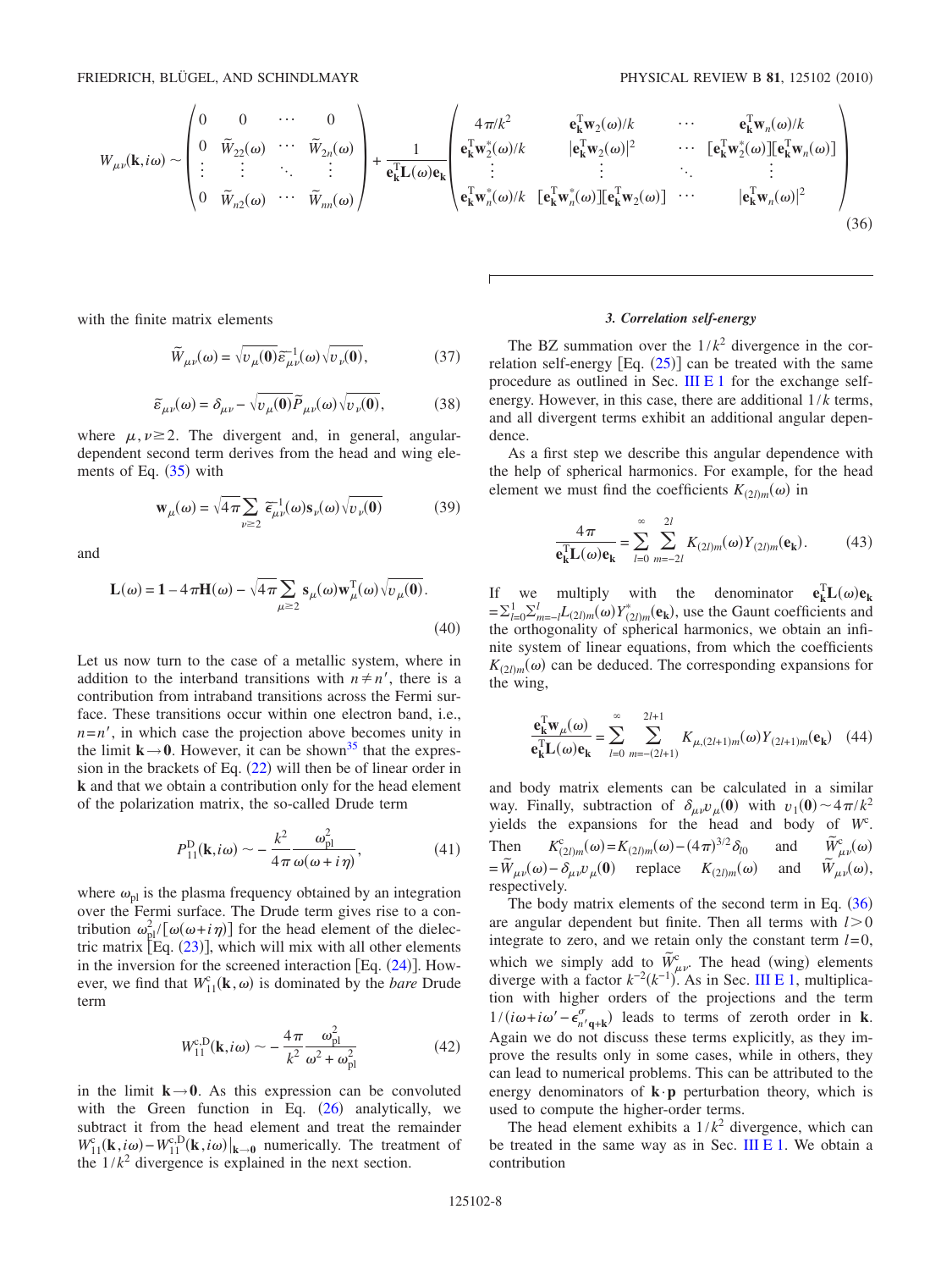$$
\langle \varphi_{n\mathbf{q}}^{\sigma} | \Sigma_{\mathbf{c}}^{\sigma} (i\omega) | \varphi_{n\mathbf{q}}^{\sigma} \rangle_{\text{div}} = -\frac{1}{4\pi^{3/2} V} \left( \frac{V}{8\pi^{3}} \int_{BZ} \frac{1}{k^{2}} d^{3}k - \sum_{\mathbf{k} \neq \mathbf{0}}^{BZ} \frac{1}{k^{2}} \right) \times \int_{-\infty}^{\infty} \frac{K_{00}^{\mathbf{c}}(\omega')}{i\omega + i\omega' - \epsilon_{n\mathbf{q}}^{\sigma}} d\omega', \qquad (45)
$$

where the frequency integration is performed as described in Sec. [III C.](#page-3-4) All other elements  $K_{(2l)m}^c(\omega)$  as well as the divergent wing elements of Eq.  $(36)$  $(36)$  $(36)$  need not be taken into account, as their angular parts integrate to zero. However, we note that there is a finite contribution of these elements from multiplications with higher-order terms of the other quantities—a contribution that we neglect here for simplicity, as previously mentioned.

## **F. Optimization of the MPB**

<span id="page-8-1"></span>If we assume that the eigenvalues  $v_{\mu}(\mathbf{k})$  are ordered according to decreasing size, then matrix elements  $\varepsilon_{\mu\nu}(\mathbf{k}, \omega)$ and  $W_{\mu\nu}(\mathbf{k}, \omega)$  with large indices will be relatively small, cf. Eqs.  $(23)$  $(23)$  $(23)$  and  $(24)$  $(24)$  $(24)$ . We may then introduce a threshold value  $v_{\text{min}}$  for the eigenvalues and only retain the functions  $E_{\mu}^{\mathbf{k}}(\mathbf{r})$ with  $v_{\mu}(\mathbf{k}) \ge v_{\text{min}}$ . As the eigenvalue  $v_{\mu}(\mathbf{k})$  can be viewed as a measure for the importance of the corresponding function  $E_{\mu}^{k}(\mathbf{r})$  in *v*(**r**), we restrict ourselves to the dominant part of the electron-electron interaction in this way. The removal of basis functions with small eigenvalues can be viewed as an optimization step of the MPB because it reduces the matrix sizes and hence the computational cost considerably without compromising the accuracy, as we show in Sec. [IV](#page-9-0) below. We there also demonstrate that the results converge reasonably fast with respect to the threshold parameter  $v_{\text{min}}$ . Note that with  $v_{\text{min}}=0$ , the full accuracy of the MPB is restored. In our implementation, this optimization of the MPB only affects the correlation self-energy while we always calculate the exchange self-energy with the full MPB.

### **G. Use of symmetry**

<span id="page-8-2"></span>The evaluation of Eqs.  $(19)$  $(19)$  $(19)$ ,  $(22)$  $(22)$  $(22)$ , and  $(26)$  $(26)$  $(26)$  takes considerable computation time, which can be reduced substantially by exploiting spatial and time-reversal symmetries of the system, the latter in case of a system without inversion symmetry. Allowed symmetry operations are those that leave the Hamiltonian invariant. With these operations, the set of **k** vectors decomposes into groups of equivalent vectors, which are equivalent in the sense that all elements of the group can be generated by applying the symmetry operations to an arbitrary representative of the group elements. As a consequence, any physical quantity defined for the representative **k** vector can be mapped to any other vector of the group by a suitable symmetry operation. This reduces the full BZ sampling to the smaller set of representative vectors, which form the irreducible BZ (IBZ).

We may thus restrict  $P_{IJ}(\mathbf{k}, \omega)$  to  $\mathbf{k} \in \text{IBZ}$ . The summation over  $q$  points in Eq.  $(22)$  $(22)$  $(22)$ , on the other hand, cannot be confined in the same way because the terms to be summed also depend on **k** (and  $q+k$ ). However, we can restrict the  $q$ vectors to an *extended* IBZ [EIBZ(k)] that is defined in the

same way as the IBZ above but with the subset of symmetry operations that leave the given **k** vector invariant.

Let us define the complete set of  $N_A$  symmetry operations by

$$
S_A = \{ \hat{\mathcal{A}}_i = (\mathbf{A}_i, \mathbf{a}_i, \alpha_i) | i = 1, \dots, N_A \},\tag{46}
$$

where  $A_i$  and  $a_i$  denote the  $3 \times 3$  rotation (or rotoinversion) matrix and a translation vector (which is nonzero for nonsymmorphic operations), respectively, and  $\alpha_i$  equals  $-1(+1)$ for operations with (without) time reversal. The action of  $\hat{A}_i$ on a spatial vector **r**, a momentum vector  $\mathbf{k} \in BZ$ , and a function  $f(\mathbf{r})$  is declared by

$$
\hat{A}_i \mathbf{r} = \mathbf{A}_i \mathbf{r} + \mathbf{a}_i,\tag{47}
$$

$$
\hat{A}_i \mathbf{k} = \alpha_i \mathbf{A}_i \mathbf{k} + \overline{\mathbf{G}},\tag{48}
$$

$$
\hat{A}_{i}f(\mathbf{r}) = \begin{cases} f[\mathbf{A}^{-1}(\mathbf{r} - \mathbf{a}_{i})] & \text{for } \alpha_{i} = 1 \\ f^{*}[\mathbf{A}^{-1}(\mathbf{r} - \mathbf{a}_{i})] & \text{for } \alpha_{i} = -1, \end{cases}
$$
(49)

where the reciprocal-lattice vector **G** folds  $\alpha_i \mathbf{A}_i \mathbf{k}$  back into the BZ. Furthermore, we define the subset

$$
S_A^{\mathbf{k}} = \{\hat{A}_i^{\mathbf{k}} | i = 1, ..., N_A^{\mathbf{k}}, \hat{A}_i^{\mathbf{k}} \mathbf{k} = \mathbf{k}\} \in S_A
$$
 (50)

that generates the  $EIBZ(\mathbf{k})$ .

Now we reformulate Eq.  $(22)$  $(22)$  $(22)$  using the definition of the EIBZ(**k**) and that  $\hat{A}_i \varphi_{nq}^{\sigma}(\mathbf{r})$  is a valid wave function with the momentum vector  $\hat{A}_i \mathbf{q}$ ,

<span id="page-8-0"></span>
$$
P_{IJ}(\mathbf{k},\omega) = \sum_{i=1}^{N_A^k} \sum_{\sigma} \sum_{\mathbf{q}} \sum_{\mathbf{N}_A^k} \frac{N_A^{\text{acc unocc}}}{N_A^k N_A} \sum_{n'} \langle \tilde{M}_I^k \hat{A}_i^{k^{-1}} \varphi_{n\mathbf{q}}^{\sigma} | \hat{A}_i^{k^{-1}} \varphi_{n'\mathbf{q}+\mathbf{k}}^{\sigma} \rangle
$$
  
 
$$
\times \langle \hat{A}_i^{k^{-1}} \varphi_{n'\mathbf{q}+\mathbf{k}}^{\sigma} | \hat{A}_i^{k^{-1}} \varphi_{n\mathbf{q}}^{\sigma} \tilde{M}_J^k \rangle (\dots)
$$
  

$$
= \sum_{i=1}^{N_A^k} \sum_{\sigma} \sum_{\mathbf{q}} \sum_{\mathbf{N}_A^k} \frac{N_A^{\text{acc unocc}}}{N_A^k N_A} \sum_{n'} \sum_{n'} \hat{T}_{\alpha_i} [\langle \hat{A}_i^k \tilde{M}_I^k \varphi_{n\mathbf{q}}^{\sigma} | \varphi_{n'\mathbf{q}+\mathbf{k}}^{\sigma} \rangle
$$
  

$$
\times \langle \varphi_{n'\mathbf{q}+\mathbf{k}}^{\sigma} | \varphi_{n\mathbf{q}}^{\sigma} \hat{A}_i^k \tilde{M}_J^k \rangle] (\dots), \qquad (51)
$$

where  $N_q^k$  is the number of equivalent **q** vectors with respect to  $S_A^k$ ,  $\hat{T}_1$  the identity, and  $\hat{T}_{-1}$  the transpose operator  $\hat{T}_{-1}B_{IJ} = B_{JI}$ . From the definition of the MPB, it is clear that the application of an arbitrary symmetry operation  $\hat{A}_i^{\mathbf{k}} \in S_A^{\mathbf{k}}$  to any  $M_I^{\mathbf{k}}(\mathbf{r})$  can be written as a linear combination of the basis functions  $M_f^k(\mathbf{r})$ , such that the sum over the symmetry operations in Eq.  $(51)$  $(51)$  $(51)$  can be performed at the very end after summing over the bands, the  $EIBZ(k)$ , and the spins. We note that this is also possible with the set  $\{E_{\mu}^{\mathbf{k}}(\mathbf{r})\}$  instead of  ${M_I^{\mathbf{k}}(\mathbf{r})}.$ 

In a similar way, we can accelerate the evaluation of the expectation values of  $\Sigma_x^{\sigma}$  and  $\Sigma_c^{\sigma}(\omega)$ . To this end, we write Eqs.  $(19)$  $(19)$  $(19)$  and  $(26)$  $(26)$  $(26)$  in a common general form with a function  $f(\mathbf{r}, \mathbf{r}')$ , which fulfills all symmetry properties of the system. By confining the summation over  $\bf{k}$  points to the EIBZ $(\bf{q})$ and summing over the symmetry operations we obtain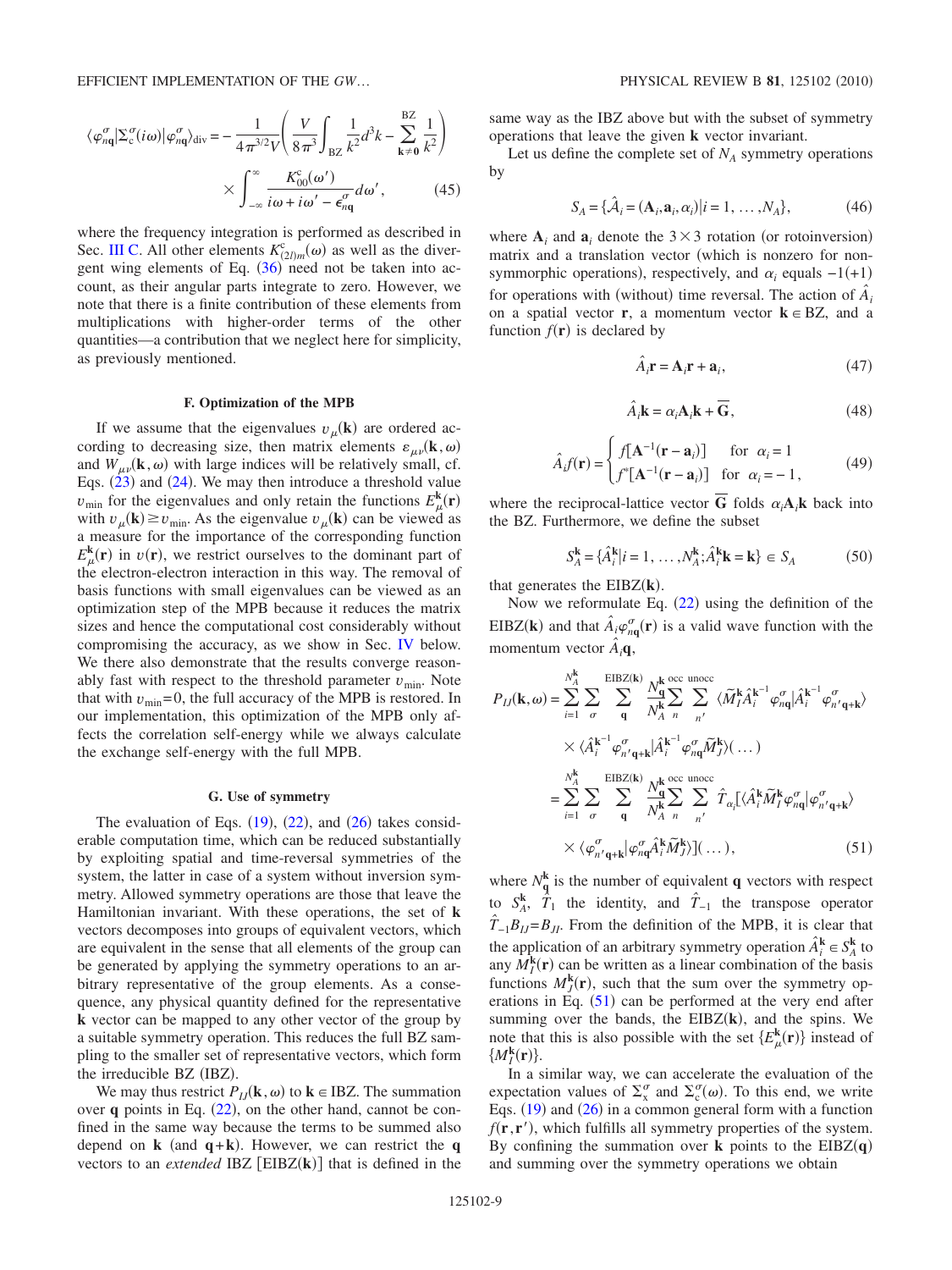$$
\langle \varphi_{n\mathbf{q}}^{\sigma} | \Sigma^{\sigma} | \varphi_{n\mathbf{q}}^{\sigma} \rangle = \sum_{\mathbf{k}}^{\text{BZ}} \sum_{n'} \int \int d^{3}r d^{3}r' \varphi_{n\mathbf{q}}^{\sigma^{*}}(\mathbf{r}) \varphi_{n'\mathbf{k}}^{\sigma}(\mathbf{r}) \varphi_{n'\mathbf{k}}^{\sigma}(\mathbf{r'}) f(\mathbf{r}, \mathbf{r'})
$$
  
\n
$$
= \sum_{i=1}^{N_{A}^{q}} \sum_{\mathbf{k}}^{\text{EIBZ}(\mathbf{q})} \int \int d^{3}r d^{3}r' \varphi_{n\mathbf{q}}^{\sigma^{*}}(\mathbf{r}) [\hat{A}_{i}^{\mathbf{q}-1} \varphi_{n'\mathbf{k}}^{\sigma}(\mathbf{r})] [\hat{A}_{i}^{\mathbf{q}-1} \varphi_{n'\mathbf{k}}^{\sigma^{*}}(\mathbf{r'})] \varphi_{n\mathbf{q}}^{\sigma}(\mathbf{r'}) f(\mathbf{r}, \mathbf{r'})
$$
  
\n
$$
= \sum_{i=1}^{N_{A}^{q}} \sum_{\mathbf{k}}^{\text{EIBZ}(\mathbf{q})} \int \int d^{3}r d^{3}r' \varphi_{n\mathbf{q}}^{\sigma^{*}}(\mathbf{r}) [\hat{A}_{i}^{\mathbf{q}} \varphi_{n'\mathbf{k}}^{\sigma}(\mathbf{r})] [\hat{A}_{i}^{\mathbf{q}-1} \varphi_{n'\mathbf{k}}^{\sigma^{*}}(\mathbf{r'})] f(\mathbf{r}, \mathbf{r'})
$$
  
\n
$$
= \sum_{i=1}^{N_{A}^{q}} \sum_{\mathbf{k}}^{\text{EIBZ}(\mathbf{q})} \int \int d^{3}r d^{3}r' [\hat{A}_{i}^{\mathbf{q}} \varphi_{n\mathbf{q}}^{\sigma^{*}}(\mathbf{r})] \varphi_{n'\mathbf{k}}^{\sigma}(\mathbf{r}) \varphi_{n'\mathbf{k}}^{\sigma^{*}}(\mathbf{r'})] f(\mathbf{r}, \mathbf{r'})
$$
  
\n
$$
= \sum_{\mathbf{k}}^{\text{EIBZ}(\mathbf{q})} \frac{N_{\mathbf{k}}^{\mathbf{q}}}{N_{A}^{\mathbf{q}}} \sum_{m'} \
$$

where we have restricted ourselves for simplicity to symmetry operations without time reversal.  $A_{i,mnq}^{\sigma} = \langle \varphi_{mq}^{\sigma} | \hat{A}_i^{\sigma} | \varphi_{nq}^{\sigma} \rangle$  is the matrix representation of  $\hat{A}^q_i$  in terms of the wave functions. As  $\hat{A}^{\mathbf{q}}_i$  commutes with the Hamiltonian, the element  $A_{i,mnq}^{\sigma}$  can only be nonzero if the corresponding energies  $\epsilon_{mq}^{\sigma}$ and  $\epsilon_{nq}^{\sigma}$  are identical. Let us assume that  $\varphi_{mq}^{\sigma}$  and  $\varphi_{nq}^{\sigma}$  lie in the eigenspace formed by  $\varphi_{\nu q}^{\sigma}$  with  $n_1 \leq \nu \leq n_2$ . By construction  $A_{i,mnq}^{\sigma}$  is then an irreducible representation, and we may apply the great orthogonality theorem of group theory,<sup>36</sup>

$$
\sum_{i=1}^{N_A^{\mathbf{q}}} A_{i,mn\mathbf{q}}^{\sigma^*} A_{i,m'n\mathbf{q}}^{\sigma} = \frac{N_A^{\mathbf{q}}}{n_2 - n_1 + 1} \delta_{mm'},
$$
 (53)

which finally yields

<span id="page-9-1"></span>
$$
\langle \varphi_{n\mathbf{q}}^{\sigma} | \Sigma^{\sigma} | \varphi_{n\mathbf{q}}^{\sigma} \rangle = \sum_{\mathbf{k}}^{\text{EIBZ}(\mathbf{q})} \frac{N_{\mathbf{k}}^{\mathbf{q}}}{n_2 - n_1 + 1} \sum_{m=n_1}^{n_2} \sum_{n'} \int \int d^3 r d^3 r'
$$

$$
\times \varphi_{m\mathbf{q}}^{\sigma^*}(\mathbf{r}) \varphi_{n'\mathbf{k}}^{\sigma^*}(\mathbf{r}) \varphi_{n'\mathbf{k}}^{\sigma^*}(\mathbf{r'}) \varphi_{m\mathbf{q}}^{\sigma^*}(\mathbf{r'}) f(\mathbf{r}, \mathbf{r'}).
$$
(54)

The  $k$ -point sum is thus reduced to the  $EIBZ(q)$  but we have to average over the degenerate states  $n_1 \le m \le n_2$ . However, the gain in computation time by a restriction to the EIBZ**q** usually outweighs the overhead from the summation over the degenerate states by far. For symmetry groups with timereversal symmetries, the derivation can be done analogously with a more general great orthogonality theorem.<sup>36</sup> The final result is identical to Eq.  $(54)$  $(54)$  $(54)$ .

# **IV. TEST CALCULATIONS**

<span id="page-9-0"></span>We have implemented above algorithm in the computer program SPEX. In the following, we first show detailed convergence tests for Si and SrTiO<sub>3</sub>. Silicon is a prototype semiconductor, for which many *GW* calculations already exist and which is therefore used as a benchmark material. Strontium titanate is a prototype transition-metal oxide, which crystallizes in the frequently occurring perovskite structure. It is currently explored as a high- $\kappa$  dielectric and a promising

barrier material in spintronics and nanoelectronics. The valence and the lowest conduction bands are formed by O 2*p* and Ti 3*d* states, respectively. We explicitly include the semicore 3*s* and 3*p* states of Ti as well as the 4*s* and 4*p* states of Sr with the help of local orbitals and take their contribution to the screening into account. All these states are accurately described by the FLAPW basis set. Additional local orbitals are used to improve the description of high-lying unoccupied states[.24](#page-14-21) As reference, we also show an overview of *GW* results for a wide range of semiconductors including  $BaTiO<sub>3</sub>$ and compare them with experimental and theoretical values from the literature. Furthermore, the efficiency of our scheme is illustrated by calculations for diamond supercells containing 16 and 128 atoms.

The numerical procedure involves a number of convergence parameters, which determine the accuracy of convolutions in real space (MPB), reciprocal space (k-point set), and the frequency domain. Since the latter two apply to essentially all electronic-structure methods, we concentrate mainly on the parameters for the MPB here. Specifically, we consider the cutoff parameters *L*max for the angular momentum inside the MT spheres and  $G'_{\text{max}}$  for the IPWs as well as the threshold  $v_{\text{min}}$  for the optimization of the MPB according to Sec. [III F.](#page-8-1) We also discuss the convergence with respect to the number of unoccupied states for the summations in Eqs.  $(22)$  $(22)$  $(22)$  and  $(26)$  $(26)$  $(26)$ . All calculations are done with a  $4 \times 4 \times 4$  **k**-point set and the local-density approximation (LDA) (Ref. [37](#page-14-34)) for the exchange-correlation functional at the DFT level.

The MPB is designed as a basis for the products of the wave functions  $[Eq. (14)]$  $[Eq. (14)]$  $[Eq. (14)]$ , for which MT functions with angular momenta as large as  $l_{\text{max}}=8$  or even larger are typically taken into account. As a consequence, an exact representation of the products inside the spheres requires spherical harmonics at least up to  $2l_{\text{max}}$ . However, the high angular momenta in the original FLAPW basis are mostly needed to ensure an accurate matching to the IPWs and contribute little to the actual wave functions. In fact, we find that the cutoff parameter  $L_{\text{max}}$  for the MPB can be chosen much smaller than  $2l_{\text{max}}$  and, indeed, even smaller than  $l_{\text{max}}$ . Figure [1](#page-10-0) shows the convergence of the quasiparticle transitions  $\Gamma_{25'v} \rightarrow \Gamma_{15c}$  and  $\Gamma_{25'v} \rightarrow X_{1c}$  in (a) Si as well as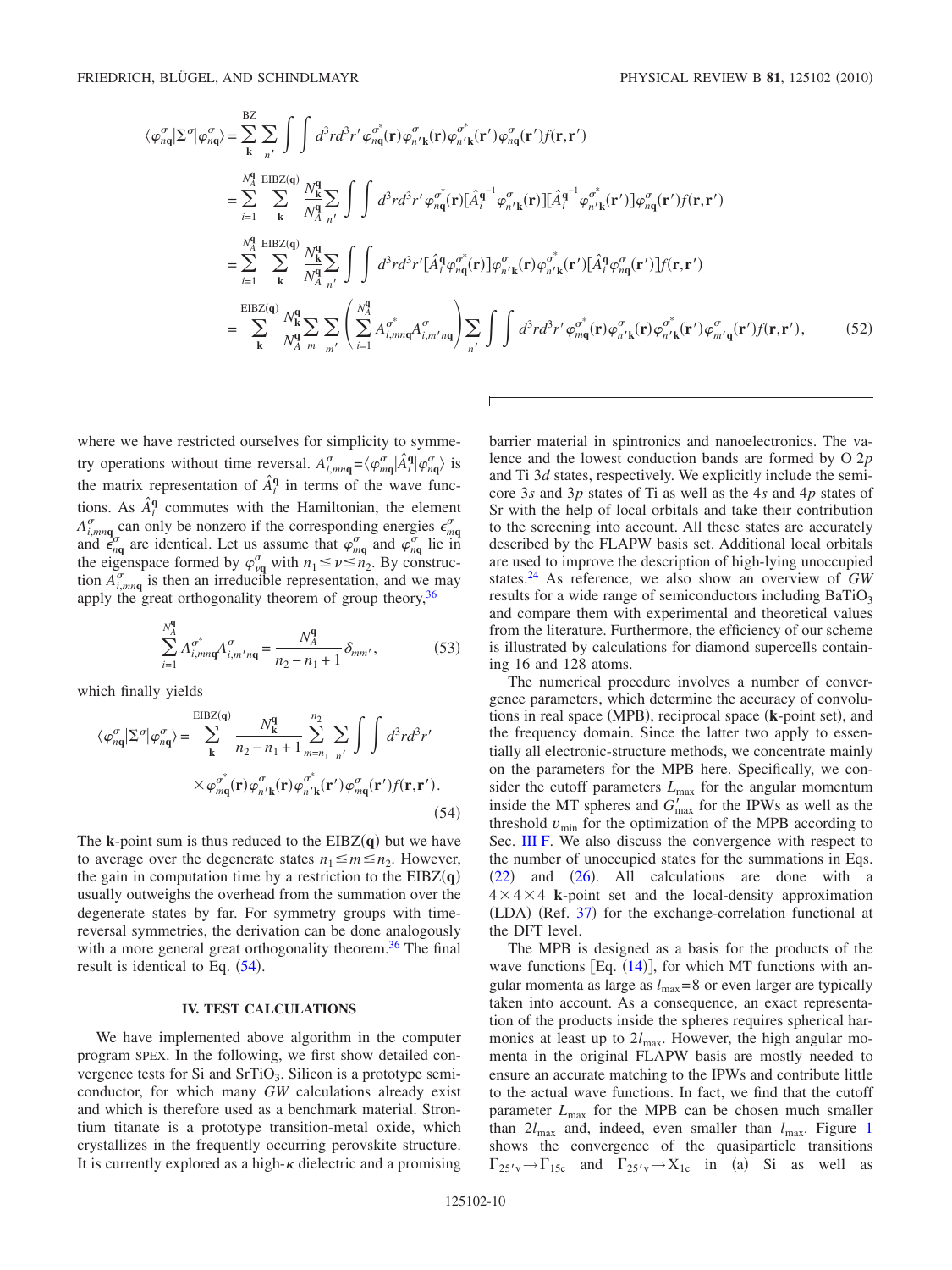<span id="page-10-0"></span>

FIG. 1. Convergence of (a) the  $\Gamma_{25'v} \rightarrow \Gamma_{15c}$  and  $\Gamma_{25'v} \rightarrow X_{1c}$ gaps of Si and (b) the  $\Gamma_{15v} \rightarrow \Gamma_{25c}$  and  $R_{15v} \rightarrow \Gamma_{25c}$  gaps of  $SrTiO<sub>3</sub>$  as a function of the MPB cutoff parameter  $L_{\text{max}}$  for the angular quantum number.

 $\Gamma_{15v} \rightarrow \Gamma_{25'c}$  and  $R_{15'v} \rightarrow \Gamma_{25'c}$  in (b) SrTiO<sub>3</sub> with respect to *L*max. Convergence to within 0.01 eV is already attained with  $L_{\text{max}}$ =5 for Si and  $L_{\text{max}}$ =4 for SrTiO<sub>3</sub>. With these cutoff values, the MPB contains 292 and 853 MT functions, respectively.

A similar statement can be made about the convergence parameter  $G'_{\text{max}}$  for the IPWs. Although an exact representation requires twice the wave-function cutoff  $G_{\text{max}}$ , which we choose as 3.6 bohr<sup>-1</sup> for Si and 4.3 bohr<sup>-1</sup> for SrTiO<sub>3</sub> (giving rise to around 200 and 550 augmented plane waves, respectively), again a much smaller cutoff parameter is sufficient for the products. Figure [2](#page-10-1) confirms that convergence to within 0.01 eV is achieved with  $G'_{\text{max}} = 2.7$  bohr<sup>-1</sup> and  $G'_{\text{max}} = 3.2$  bohr<sup>-1</sup> for Si and SrTiO<sub>3</sub>, respectively, which yield around 100 and 250 IPWs in the MPB. In general, we find that the ratio  $G'_{\text{max}}/G_{\text{max}} \approx 0.75$  can be used as a rule of thumb and works well for all materials considered here.

In Fig. [3,](#page-11-0) we show the convergence of the gap energies of Si and SrTiO<sub>3</sub> with respect to the threshold value  $v_{\text{min}}$  defined in Sec.  $III$  F. If the MPB was complete, the eigenvalues of the Coulomb matrix would be given by the Fourier transform  $v_G(\mathbf{k}) = 4\pi/|\mathbf{k} + \mathbf{G}|^2$ . With this in mind, the threshold value can be reformulated in terms of a cutoff in reciprocal space  $|\mathbf{k} + \mathbf{G}| \leq \sqrt{4\pi/v_{\text{min}}}$ , very similar to that for the IPWs discussed above. Therefore, it is reasonable to show the convergence in terms of this cutoff value, even though the MPB is only complete in the subspace spanned by the wavefunction products, of course, and the Fourier transform  $v_{\mathbf{G}}(\mathbf{k})$ is hence only an estimate for the eigenvalues.

<span id="page-10-1"></span>

FIG. 2. Convergence of (a) the  $\Gamma_{25'v} \to \Gamma_{15c}$  and  $\Gamma_{25'v} \to X_{1c}$ gaps of Si and (b) the  $\Gamma_{15v} \rightarrow \Gamma_{25c}$  and  $R_{15v} \rightarrow \Gamma_{25c}$  gaps of SrTiO<sub>3</sub> as a function of the MPB cutoff parameter  $G'_{\text{max}}$  for the IPWs.

Figure  $3(a)$  $3(a)$  shows the convergence of the quasiparticle transitions for Si with respect to  $\sqrt{4\pi/v_{\text{min}}}$ . We observe that the values are converged to within 0.01 eV around 3.5 bohr<sup>-1</sup>, which corresponds to  $v_{\text{min}}$ =1.9 ha. With these values the rank of the matrix  $W$  (see Fig. [4](#page-11-1)) is reduced from 392 (the full MPB) to around 75 and the computation time from 140 to 42 s on an Intel Xeon (2.66 GHz, 4 MB cache) work station. Interestingly, the curve of the indirect transition in Fig.  $3(a)$  $3(a)$  exhibits a sudden step between 5.25 and 5.5 bohr−1, where the gap energy changes by 4 meV. A similar but much smaller step of 0.7 meV can also be observed in the direct transition. Noting the simplified estimates  $v_{\mathbf{G}}(\mathbf{k})$ for the eigenvalues, this can be attributed to a shell of reciprocal vectors with length  $\mathbf{k} + \mathbf{G}$  that enter between the radii 5.25 and 5.5 bohr−1 and give a sizable contribution. Although simplified, this is the correct picture because the true set of eigenvalues  $v_{\mu}(\mathbf{k})$  usually contains many groups of degenerate eigenvalues, especially at high-symmetry points **k** in the BZ. By analogy, these groups can be viewed as shells of **k**+**G** vectors in reciprocal space.

In  $SrTiO<sub>3</sub>$ , the gap energies converge somewhat less smoothly but systematically. From Fig.  $3(b)$  $3(b)$ , we see that after 5.3 bohr−1 the energies change by less than 0.01 eV. We note that the convergence criterion of 0.01 eV is quite ambitious for *GW* calculations. If we relax this criterion to, e.g., 0.05 eV, which should be sufficient for most studies, considerably smaller cutoffs suffice.

Equations  $(22)$  $(22)$  $(22)$  and  $(26)$  $(26)$  $(26)$  involve a summation over the unoccupied states  $\varphi_{n'q+k}^{\sigma}(\mathbf{r})$ . In practice, we must truncate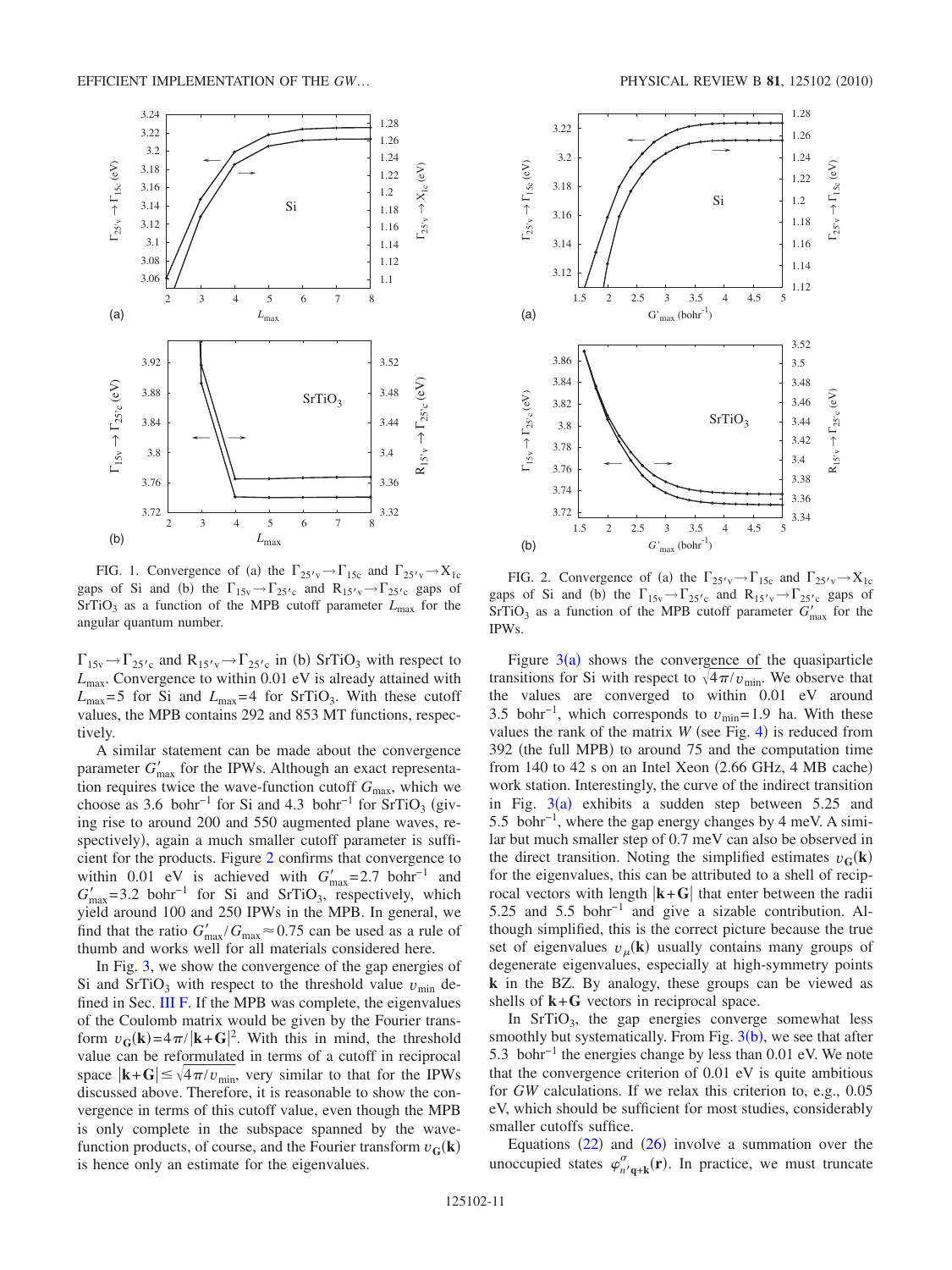<span id="page-11-0"></span>

FIG. 3. Convergence of (a) the  $\Gamma_{25'} \rightarrow \Gamma_{15c}$  and  $\Gamma_{25'} \rightarrow \Gamma_{16}$ gaps of Si and (b) the  $\Gamma_{15v} \rightarrow \Gamma_{25c}$  and  $R_v \rightarrow \Gamma_{25c}$  gaps of SrTiO<sub>3</sub> as a function of  $\sqrt{4\pi/v_{\text{min}}}.$ 

this sum at some maximal band index *N*. It is well known that a proper convergence of the *GW* quasiparticle energies requires very many unoccupied states.<sup>24[,38](#page-14-35)</sup> While for SrTiO<sub>3</sub>, a relatively modest number of 200 states is sufficient, the band gaps of Si, in particular, the indirect one, are more difficult to converge. Recently, Bruneval and Gonze<sup>39</sup> proposed an approximate scheme that corrects for the neglect of the states with indices  $n' \ge N'$  and only involves the states with  $n' \leq N'$ . They showed that this *extrapolar* correction reduces the number of states needed for convergence considerably with only a small computational overhead. In short, all states  $n'$  >  $N'$  are placed on a fixed energy above all others, which allows to take the energy denominator of Eqs.

<span id="page-11-1"></span>

FIG. 4. Rank of the matrix *W* for the screened interaction, which equals the number of basis functions after the optimization, for Si and SrTiO<sub>3</sub> as a function of  $\sqrt{4\pi/v_{\text{min}}}.$ 

<span id="page-11-2"></span>

FIG. 5. Convergence of the  $\Gamma_{25} \sim X_{1c}$  gap of Si with respect to the number of bands used in the construction of the polarization function as well as the self-energy with (solid line) and without the extrapolar correction (dashed line).

 $(22)$  $(22)$  $(22)$  and  $(26)$  $(26)$  $(26)$  out of the sum over  $n'$  and to use the completeness relation for the one-particle states  $\varphi_{n'\mathbf{q}+\mathbf{k}}^{\sigma}(\mathbf{r})$ . The final expression can then be evaluated only with the states  $n' \leq N'$ . We have implemented this scheme in an all-electron code. Contrary to Ref. [39,](#page-14-36) we do not employ a plasmon-pole model, though, but use the full matrix of the screened interaction in the correction. As shown in Fig. [5,](#page-11-2) we find a considerably improved convergence with respect to the number of bands, too. The fixed energy for the bands  $n' \ge N'$  is placed 16 Ry  $(217.7 \text{ eV})$  above the maximal energy of the bands  $n' \leq N'$ . However, all other results in this paper were obtained with the conventional summation. We note that the LAPW basis is a relatively small and accurate basis for the occupied states. In order to get enough unoccupied states for *GW* calculations, it is therefore often necessary to extend the LAPW basis by increasing the reciprocal cutoff radius  $G_{\text{max}}$ and introducing additional local orbitals.

For reference, we list the fundamental LDA and *GW* band gaps for a variety of semiconductors and insulators in Table [I,](#page-12-0) together with experimental and other theoretical values for comparison. The latter are calculated with the LMTO (Ref. [12](#page-14-10)) and the PAW method (Ref. [40](#page-14-37)). Our own results for the fundamental band gaps are converged to within 0.01 eV with respect to the numerical parameters, including the BZ sampling. We find that an accurate description of high-lying unoccupied states with additional local orbitals is crucial for properly converged *GW* results. The core states can also have a sizable effect on electron correlation and the resulting band gaps. For example, inclusion of the cation 2*s* and 2*p* states of MgO and NaCl changes their band gaps by as much as  $0.2$  eV. Semicore states (e.g., Mg  $2p$ ) are described with local orbitals while deeper core states (e.g., Mg 2s) are treated as dispersionless bands, whose wave functions are confined to the MT spheres. Overall our LDA and *GW* values agree very well with those of Ref. [40](#page-14-37) but somewhat less so with the older Ref. [12.](#page-14-10) As expected, the LDA considerably underestimates the band gaps. The *GW* self-energy corrects this underestimation in such a way that the results come very close to the measured values. However, there is still a slight underestimation in most cases. It has been suggested that a self-consistent scheme could improve the *GW* values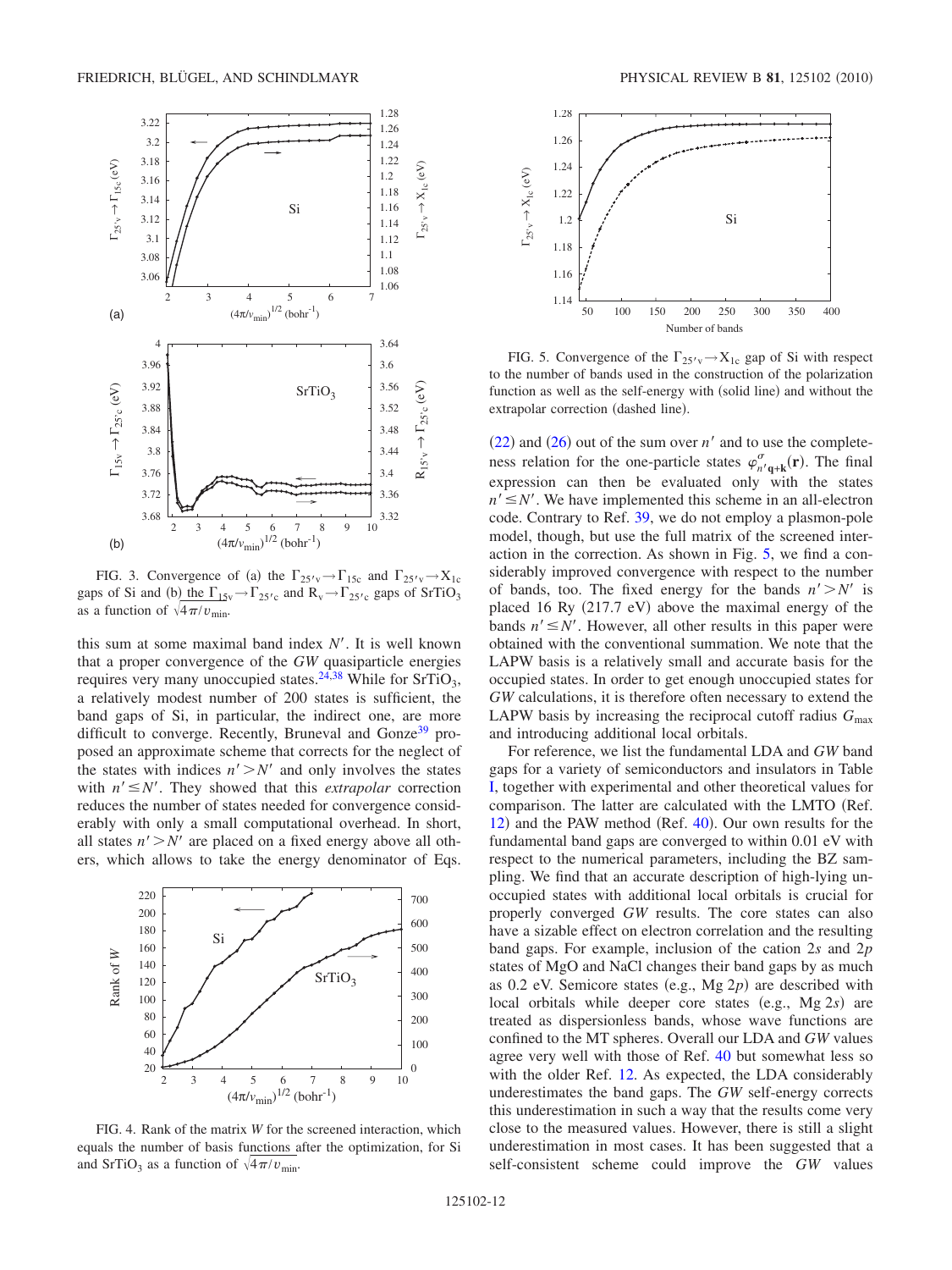<span id="page-12-0"></span>TABLE I. Fundamental *GW* band gaps for a variety of semiconductors and insulators compared with experimental and theoretical values from the literature. We also indicate the LDA eigenvalue gaps. All values are in electron volts.

|                    | LDA  | GW   | LDA <sup>a</sup> | GW <sup>a</sup> | $LDA^b$ | $GW^b$ | Expt.             |
|--------------------|------|------|------------------|-----------------|---------|--------|-------------------|
| Ge                 | 0.02 | 0.75 | $-0.08$          | 0.57            |         |        | 0.74 <sup>c</sup> |
| Si                 | 0.62 | 1.11 | 0.46             | 0.90            | 0.62    | 1.12   | 1.17 <sup>d</sup> |
| GaAs               | 0.29 | 1.31 | 0.33             | 1.31            | 0.49    | 1.30   | 1.63 <sup>d</sup> |
| CdS                | 1.17 | 2.18 |                  |                 | 1.14    | 2.06   | 2.58 <sup>e</sup> |
| GaN                | 1.67 | 2.83 | 1.81             | 3.03            | 1.62    | 2.80   | 3.27 <sup>f</sup> |
| SrTiO <sub>3</sub> | 1.80 | 3.36 |                  |                 |         |        | 3.25 <sup>g</sup> |
| BaTiO <sub>3</sub> | 2.18 | 3.18 |                  |                 |         |        | $3.3^h$           |
| CaSe               | 2.04 | 3.63 |                  |                 |         |        | $3.85^{i}$        |
| C                  | 4.15 | 5.62 | 4.11             | 5.49            | 4.12    | 5.50   | $5.48^{d}$        |
| BN                 | 4.35 | 6.20 |                  |                 | 4.45    | 6.10   | 5.97 <sup>j</sup> |
| MgO                | 4.64 | 7.17 | 4.85             | 6.77            | 4.76    | 7.25   | $7.83^{k}$        |
| <b>NaCl</b>        | 4.90 | 7.53 |                  |                 |         |        | $8.5^{1}$         |

a Reference [12.](#page-14-10)

b Reference [40.](#page-14-37)

c Reference [41.](#page-14-38)

d Reference [42.](#page-14-39)

e Reference [43.](#page-14-40)

f Reference [44.](#page-14-41)

g Reference [45.](#page-14-42)

<sup>h</sup>Reference [46.](#page-14-43)

i Reference [47.](#page-14-44)

j Reference [48.](#page-14-45) k Reference [49.](#page-14-46)

<sup>l</sup>Reference [50.](#page-14-47)

further. $40,51$  $40,51$  The starting point is then optimized in such a way that the resulting one-particle orbitals are as close as possible to the quasiparticle wave functions; in particular, closer than those from standard local or semilocal functionals. In this way, the first-order perturbative correction Eq. ([4](#page-1-3))], where the quasiparticle wave functions are approximated by the one-particle orbitals, is better justified. However, self-consistent *GW* calculations are computationally very expensive. When compared with the electronic selfenergy, the most obvious source of errors in the local and semilocal DFT functionals is the missing self-interaction correction, which influences the shape of the KS wave functions. Therefore, better results might alternatively be obtained if one uses a functional that treats electronic exchange more accurately, e.g., the exact exchange functional within the optimized-effective-potential method or hybrid functionals. $52,53$  $52,53$  These approaches go beyond the scope of the present paper. Nevertheless, we note that the numerical procedure for the *GW* approximation presented here is independent of the starting point and could also be applied within a self-consistent scheme or to functionals containing an exact exchange term.

As the *GW* approximation contains the exact exchange self-energy, it does not suffer from the unphysical selfinteraction error present in local-density functionals such as the LDA. Localized states are most strongly affected by this error and appear too high in energy within the LDA. Thus,

<span id="page-12-1"></span>

FIG. 6. Band structure of Ni calculated by the LSDA (dashed lines) and the *GW* approximation (solid lines) for majority (left panel) and minority spin (right panel). The Fermi energy is set to zero.

the absence of the self-interaction error in the *GW* approximation should lead to an improved description of these states. In fact, the quasiparticle levels of the localized Ga and As 3*d* semicore states in gallium arsenide lie 2.1 and 3.1 eV deeper than their LDA counterparts. Their theoretical binding energies are 16.9 and 38.4 eV, respectively, which still underestimates the experimental values of 18.82 and 40.76 eV from x-ray photoemission spectroscopy[.54](#page-15-3) It has been shown that self-consistent calculations can further improve the  $d$ -band positions.<sup>40[,51](#page-15-0)</sup>

In Fig. [6,](#page-12-1) we show the local-spin-density approximation (LSDA) (Ref. [37](#page-14-34)) and *GW* band structures for ferromagnetic Ni. The self-energy correction was calculated with a  $8 \times 8 \times 8$  sampling of the BZ. Convergence was tested with a  $10 \times 10 \times 10$  set. While for the semiconductors and insulators treated so far a model function  $[Eq. (27)]$  $[Eq. (27)]$  $[Eq. (27)]$  for the correlation self-energy with three poles, i.e.,  $N_p=3$ , was sufficient, we must use a five-pole function in the case of Ni to reproduce the values that we get from the reference contour-integration method. A comparison of the LSDA and *GW* band structures shows that the self-energy correction is strongly state and **k** dependent whereas in the case of materials with a band gap, the quasiparticle shifts are more or less uniform over the BZ but different for occupied and unoccupied states. The *GW* quasiparticle correction reduces the occupied *d*-band width from about 4.0 eV in the LSDA to 3.2 eV, which is in accordance with x-ray photoemission experiments.<sup>55</sup> On the other hand, the exchange splitting is hardly improved. There is only a slight reduction, which cannot account for the large overestimation within LSDA. The reason for this shortcoming is that the *GW* self-energy lacks two-particle vertex corrections, which give rise to spin-dependent screening and thus to a different correction for spin-up and spin-down states. Furthermore, the 6 eV satellite, which originates from a virtual bound two-hole excitation, cannot be described within the *GW* approximation for the same reason. Our *GW* band structure compares very well with an early work within the LAPW method $9$  but less well with a more recent LMTO calculation[.56](#page-15-5) About this discrepancy we can only speculate. It might be attributed to a less accurate description of unoccupied states within the LMTO basis or to the usage of the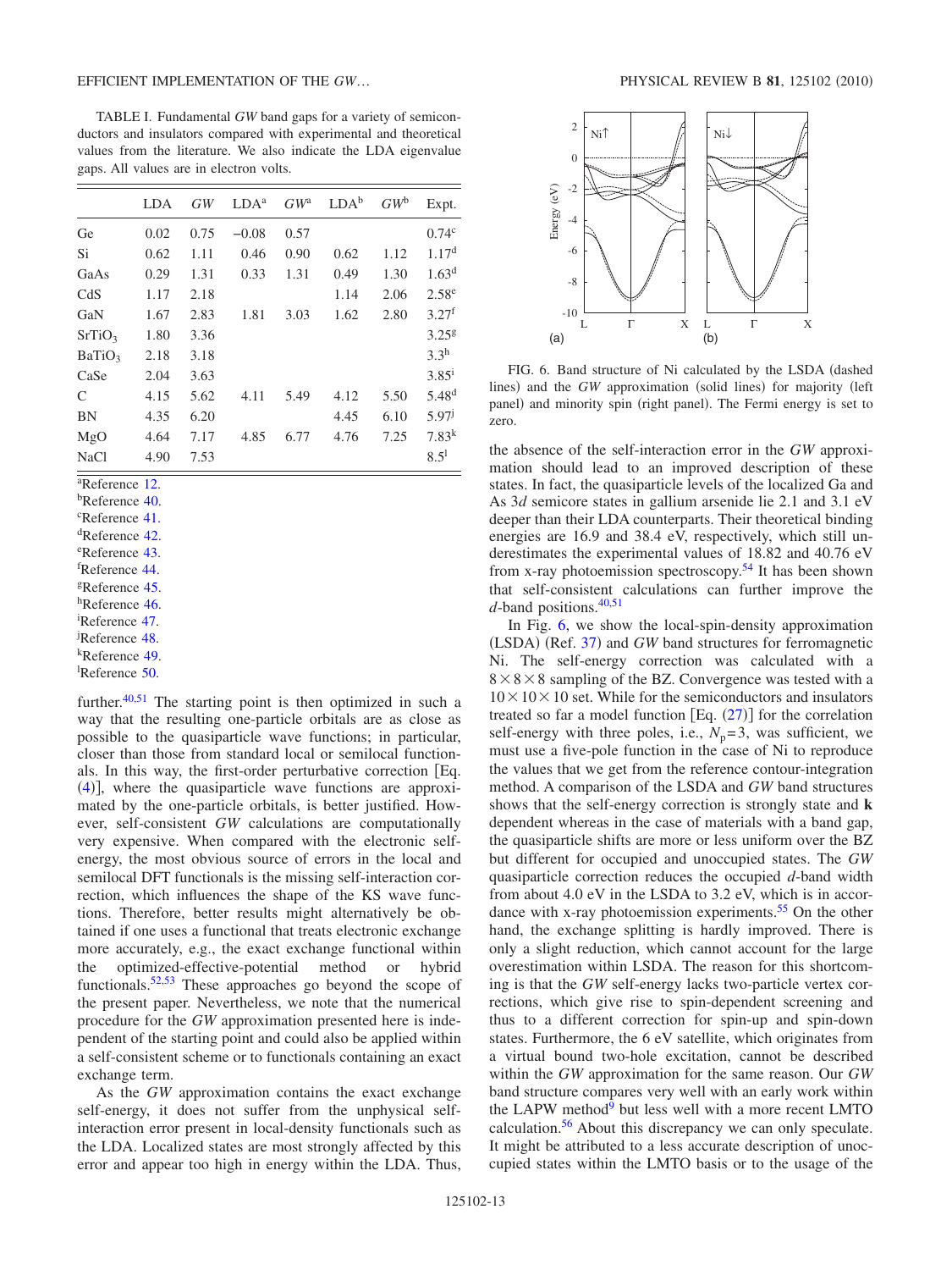<span id="page-13-1"></span>TABLE II. Computational time for the calculation of quasiparticle shifts of diamond in the conventional  $(1 \times 1 \times 1)$  and supercell  $(2 \times 2 \times 2$  and  $4 \times 4 \times 4)$  geometries. For the former we also show corresponding timings without use of symmetry ("No") and with restricted use ("Only IS" and "Only IBZ") as well as the effect of the MPB optimization with a threshold value  $v_{\text{min}}$ .

|                       |     |                       | Geometry Atoms $k$ mesh Symmetry $v_{\min}$ |      | <b>CPU</b>       | Time             |
|-----------------------|-----|-----------------------|---------------------------------------------|------|------------------|------------------|
| $1 \times 1 \times 1$ | 2   | $4 \times 4 \times 4$ | N <sub>0</sub>                              |      | 5 min            | 52 s             |
|                       |     |                       | Only IS                                     |      | 3 min            | 34s              |
|                       |     |                       | Only IBZ                                    |      |                  | 30 <sub>s</sub>  |
|                       |     |                       | Yes                                         |      |                  | 11 s             |
|                       |     |                       | Yes                                         | 0.65 |                  | 5s               |
| $2\times2\times2$     | 16  | $2\times2\times2$     | Yes                                         | 0.65 | $14 \text{ min}$ | 15s              |
| $4 \times 4 \times 4$ | 128 | $1 \times 1 \times 1$ | Yes                                         | 0.65 | 34 h             | $11 \text{ min}$ |

offset- $\Gamma$  method in Ref. [56,](#page-15-5) in which the numerically important region around the center of the BZ is treated only approximately.

In order to demonstrate the efficiency of the code, we show the computational time for calculating quasiparticle shifts for diamond in the conventional unit cell  $(1 \times 1 \times 1)$ containing two atoms as well as in  $2 \times 2 \times 2$  and  $4 \times 4 \times 4$ supercell geometries containing 16 and 128 atoms, respectively. We choose the parameters so that all three calculations yield identical results. For example, the **k** mesh contains  $4 \times 4 \times 4$ ,  $2 \times 2 \times 2$ , and  $1 \times 1 \times 1$  points, respectively. The other parameters are determined to ensure convergence to within 0.01 eV. The computation times on a single CPU are given in Table [II.](#page-13-1) While the calculation of the quasiparticle shifts takes only 5 s for the conventional unit cell, even the treatment of supercells containing 16 and 128 atoms only consumes affordable 0.24 and 34.2 h of computation time, respectively.

In the case of the conventional unit cell  $(1 \times 1 \times 1)$ , we also demonstrate the efficiency gain achieved by exploiting the symmetry according to Sec. [III G](#page-8-2) and by using a threshold parameter  $v_{\text{min}}$  as in Sec. [III F.](#page-8-1) If symmetry is not used at all, then the computation of the quasiparticle shifts takes nearly 6 min. The diamond structure exhibits inversion symmetry (IS), which allows to define the bare and screened Coulomb matrices as real symmetric instead of complex Hermitian quantities after a symmetrization of the MT functions as briefly described in Sec. III  $\overline{B}$  (for more details, see Ref. [27](#page-14-24)). This reduces the computation time roughly by a factor of 2 ("Only IS"). If we next calculate the screened interaction only in the irreducible wedge of the BZ, i.e., at eight **k** points instead of 64, the computation time goes down further to 30 s ("Only IBZ"). The gain is slightly less than a factor of 8 because the BZ summation in Eq.  $(25)$  $(25)$  $(25)$  must still be performed with all 64 **k** points. We can only restrict this summation and the sum over  $q$  in Eq.  $(22)$  $(22)$  $(22)$  if we use the extended IBZ (EIBZ) as explained in Sec. [III G,](#page-8-2) which leads to further time savings of a factor of 3. Compared to the first calculation, the usage of symmetry thus leads to a 32 times faster execution without loss of accuracy. By introducing a threshold parameter  $v_{\text{min}}$ =0.65 for the optimization of the MPB, we can even reduce the computation time further to only 5 s, gaining an overall factor of 70.

## **V. CONCLUSIONS**

<span id="page-13-0"></span>In this paper, we described an implementation of the *GW* approximation for the electronic self-energy within the allelectron full-potential linearized augmented-plane-wave method[.25](#page-14-22) We employ a mixed product basis, which is specifically designed for the representation of wave-function products and retains the full accuracy of the all-electron framework. As all-electron *GW* calculations have so far been prohibitive for large systems due to the computational cost, we presented ways to speed up the calculations considerably so that supercell calculations for defect systems, nanowires, interface, or surface structures become feasible. As a demonstration, we showed that our computer code can treat 128 carbon atoms in a diamond supercell. This was achieved by exploiting spatial and time-reversal symmetries in the evaluation of the polarization function and the self-energy. Both quantities exhibit a **k** dependence and also involve a BZ summation. While we only need to consider **k** points in the IBZ for the former, the latter can be restricted to an EIBZ, which accelerates the code considerably. If the system exhibits inversion symmetry, a symmetrization of the MT part of the mixed product basis leads to real symmetric instead of complex Hermitian response matrices, which reduces the CPU time and memory demand. Furthermore, for the correlation part of the self-energy, we can apply an optimization of the mixed product basis that involves a basis transformation to the eigenvectors of the Coulomb matrix. By neglecting eigenvectors with eigenvalues below a certain threshold value, we only retain the dominant part of the bare electronelectron interaction. The threshold value then becomes a convergence parameter. This optimization reduces the matrix sizes of response quantities such as the screened interaction, again giving rise to a speed up of the calculation. We note that no further approximations such as plasmon-pole models or a range separation of the interaction potential are introduced, and the anisotropy of the screening at  $k=0$  is fully taken into account. The divergence of the bare and the screened interaction potential in the limit **k**→**0** is treated analytically while zeroth-order correction terms are derived with the help of **k**·**p** perturbation theory. This procedure gives rise to a fast **k**-point convergence, which is particularly important for *GW* calculations.

We showed convergence tests for silicon and strontium titanate as a prototype semiconductor and transition-metal oxide, respectively, to illustrate the accuracy of the mixed product basis and its optimization with a threshold value for the Coulomb eigenvalues. The results already converge with relatively modest parameters. For example, for the angular momenta inside the MT spheres and the plane-wave representation in the IR, cutoff values well below the exact limit (i.e., twice the corresponding FLAPW cutoffs) are sufficient for convergence of the gap energies to within 0.01 eV. In fact, the cutoff values can even be chosen smaller than the FLAPW cutoffs. For reference, we reported the fundamental *GW* band gaps for a variety of semiconductors and insulators. Our results are in good agreement with recent *GW* calculations based on the PAW method and with experiments, although there is a somewhat larger discrepancy with older *GW* results obtained within the LMTO method. For ferro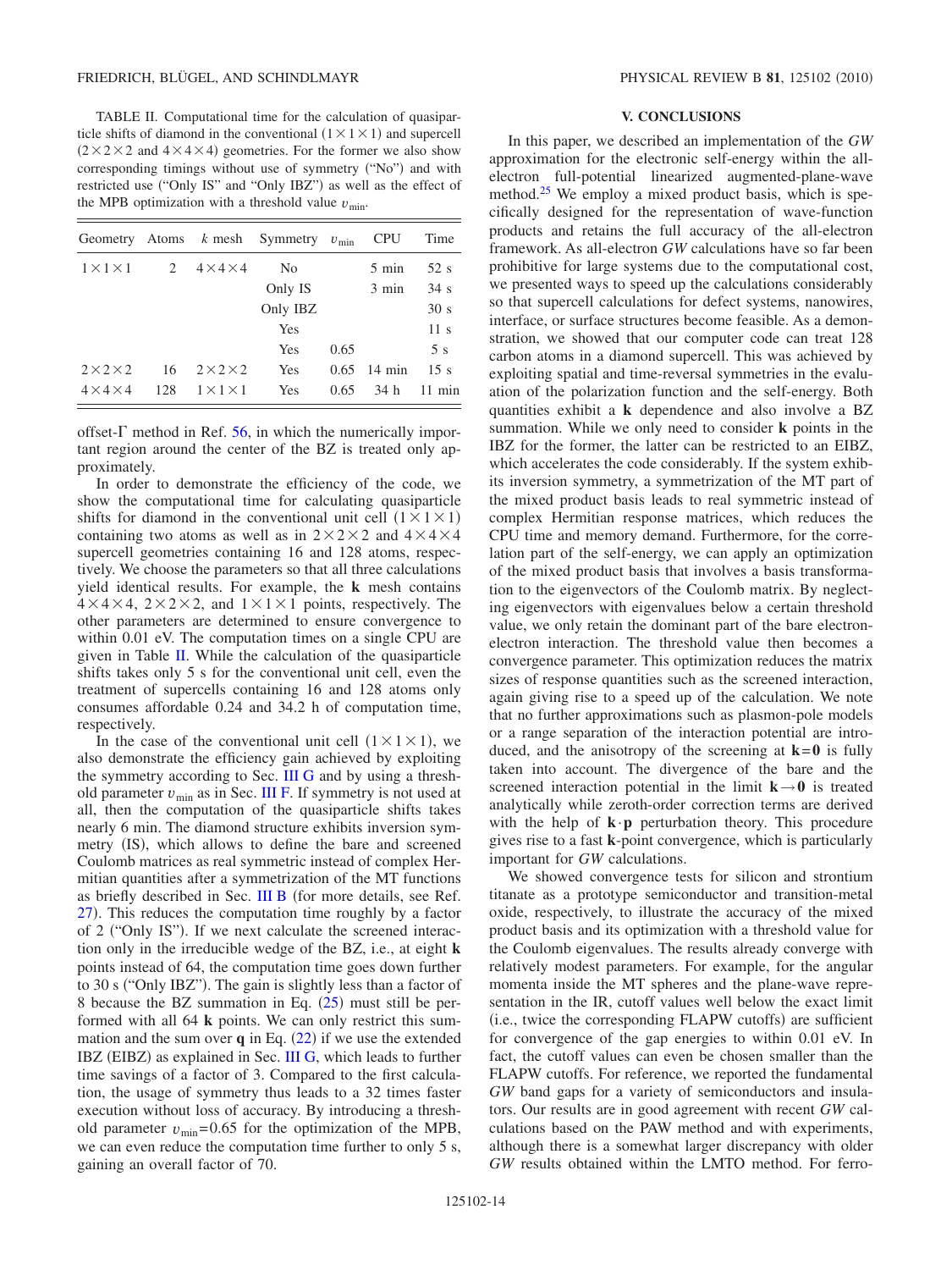magnetic Ni, we find that the *GW* self-energy reduces the *d*-band width from 4.0 to 3.2 eV in very good agreement with experiment but hardly improves the overestimation of the exchange splitting within LSDA. These results are in accordance with previous calculations.

For simplicity, we have restricted ourselves to the nonself-consistent approach. However, with the numerical procedure presented here we are prepared to follow Ref. [51](#page-15-0) and extend the method to the quasiparticle self-consistent scheme. Within this approach, the full self-energy matrix including off-diagonal elements is needed. The extension of

<span id="page-14-0"></span>\*c.friedrich@fz-juelich.de

- <span id="page-14-1"></span><sup>1</sup>W. G. Aulbur, L. Jönsson, and J. W. Wilkins, Solid State Phys. **54**, 1 (1999).
- <span id="page-14-2"></span><sup>2</sup> S. L. Adler, Phys. Rev. **126**, 413 (1962); N. Wiser, *ibid.* **129**, 62  $(1963).$
- <span id="page-14-3"></span><sup>3</sup>L. Hedin, Phys. Rev. **139**, A796 (1965).
- <span id="page-14-4"></span>4M. S. Hybertsen and S. G. Louie, Phys. Rev. Lett. **55**, 1418  $(1985).$
- 5R. W. Godby, M. Schlüter, and L. J. Sham, Phys. Rev. Lett. **56**, 2415 (1986).
- <sup>6</sup>M. S. Hybertsen and S. G. Louie, Phys. Rev. B **34**, 5390 (1986).
- <span id="page-14-5"></span>7R. W. Godby, M. Schlüter, and L. J. Sham, Phys. Rev. B **35**, 4170 (1987).
- <span id="page-14-6"></span>8N. Hamada, M. Hwang, and A. J. Freeman, Phys. Rev. B **41**, 3620 (1990).
- <span id="page-14-7"></span><sup>9</sup>F. Aryasetiawan, Phys. Rev. B **46**, 13051 (1992).
- <span id="page-14-8"></span><sup>10</sup>W. Ku and A. G. Eguiluz, Phys. Rev. Lett. **89**, 126401 (2002).
- <span id="page-14-9"></span>11M. Usuda, N. Hamada, T. Kotani, and M. van Schilfgaarde, Phys. Rev. B **66**, 125101 (2002).
- <span id="page-14-10"></span>12T. Kotani and M. van Schilfgaarde, Solid State Commun. **121**, 461 (2002).
- <sup>13</sup> A. Yamasaki and T. Fujiwara, Phys. Rev. B **66**, 245108 (2002).
- <span id="page-14-11"></span>14S. V. Faleev, M. van Schilfgaarde, and T. Kotani, Phys. Rev. Lett. 93, 126406 (2004).
- <span id="page-14-12"></span><sup>15</sup> B. Arnaud and M. Alouani, Phys. Rev. B **62**, 4464 (2000).
- <span id="page-14-16"></span>16S. Lebègue, B. Arnaud, M. Alouani, and P. E. Bloechl, Phys. Rev. B 67, 155208 (2003).
- <span id="page-14-13"></span><sup>17</sup>M. Shishkin and G. Kresse, Phys. Rev. B **74**, 035101 (2006).
- <span id="page-14-14"></span>18A. Ernst, M. Lüders, P. Bruno, W. M. Temmerman, and Z. Szotek (unpublished).
- <span id="page-14-15"></span>19P. Puschnig and C. Ambrosch-Draxl, Phys. Rev. B **66**, 165105  $(2002).$
- <span id="page-14-17"></span> $20$ C. Friedrich, A. Schindlmayr, and S. Blügel, Comput. Phys. Commun. 180, 347 (2009).
- <span id="page-14-18"></span><sup>21</sup> W. Kohn and L. J. Sham, Phys. Rev. **140**, A1133 (1965).
- <span id="page-14-19"></span> $22$ O. K. Andersen, Phys. Rev. B 12, 3060 (1975).
- <span id="page-14-20"></span><sup>23</sup>D. Singh, Phys. Rev. B **43**, 6388 (1991).
- <span id="page-14-21"></span>24C. Friedrich, A. Schindlmayr, S. Blügel, and T. Kotani, Phys. Rev. B 74, 045104 (2006).
- <span id="page-14-22"></span>25Further details available from http://www.flapw.de
- <span id="page-14-23"></span>26F. Aryasetiawan and O. Gunnarsson, Phys. Rev. B **49**, 16214  $(1994).$
- <span id="page-14-24"></span> $^{27}$ M. Betzinger, C. Friedrich, and S. Blügel (unpublished).
- <span id="page-14-25"></span> $^{28}$ L. Dagens and F. Perrot, Phys. Rev. B 5, 641 (1972).

the numerical procedure developed in the present paper to these elements is straightforward.

## **ACKNOWLEDGMENTS**

The authors acknowledge valuable discussions with Markus Betzinger, Andreas Gierlich, Gustav Bihlmayer, Takao Kotani, Mark van Schilfgaarde, and Tatsuya Shishidou as well as financial support from the Deutsche Forschungsgemeinschaft through the Priority Program 1145.

- <span id="page-14-26"></span>29H. N. Rojas, R. W. Godby, and R. J. Needs, Phys. Rev. Lett. **74**, 1827 (1995); M. M. Rieger, L. Steinbeck, I. D. White, H. N. Rojas, and R. W. Godby, Comput. Phys. Commun. **117**, 211  $(1999).$
- <span id="page-14-27"></span>30R. W. Godby, M. Schlüter, and L. J. Sham, Phys. Rev. B **37**, 10159 (1988); F. Aryasetiawan, in *Advances in Condensed Matter Science*, edited by V. I. Anisimov (Gordon and Breach, New York, 2000).
- <span id="page-14-28"></span><sup>31</sup> J. Rath and A. J. Freeman, Phys. Rev. B **11**, 2109 (1975).
- <span id="page-14-29"></span><sup>32</sup> S. Baroni and R. Resta, Phys. Rev. B **33**, 7017 (1986).
- <span id="page-14-30"></span>33S. Massidda, M. Posternak, and A. Baldereschi, Phys. Rev. B **48**, 5058 (1993).
- <span id="page-14-31"></span>34C. Freysoldt, P. Eggert, P. Rinke, A. Schindlmayr, R. W. Godby, and M. Scheffler, Comput. Phys. Commun. 176, 1 (2007).
- <span id="page-14-32"></span><sup>35</sup>*Ergebnisse in der Elektronentheorie der Metalle*, edited by P. Ziesche and G. Lehmann (Akademie/Springer, Berlin, 1983).
- <span id="page-14-33"></span>36S. K. Kim, *Group Theoretical Methods and Applications to Molecules and Crystals* Cambridge University Press, Cambridge, 1999).
- <span id="page-14-34"></span><sup>37</sup> J. P. Perdew and A. Zunger, Phys. Rev. B **23**, 5048 (1981).
- <span id="page-14-35"></span>38M. L. Tiago, S. Ismail-Beigi, and S. G. Louie, Phys. Rev. B **69**, 125212 (2004).
- <span id="page-14-36"></span><sup>39</sup> F. Bruneval and X. Gonze, Phys. Rev. B **78**, 085125 (2008).
- <span id="page-14-37"></span><sup>40</sup>M. Shishkin and G. Kresse, Phys. Rev. B **75**, 235102 (2007).
- <span id="page-14-38"></span>41G. G. Macfarlane, T. P. McLean, J. E. Quarrington, and V. Roberts, Phys. Rev. **108**, 1377 (1957).
- <span id="page-14-39"></span>42T. C. Chiang and F. J. Himpsel, in *Electronic Structure of Solids: Photoemission Spectra and Related Data*, Landolt-Börnstein New Series, Group III Vol. 23A, edited by A. Goldmann and E.-E. Koch (Springer, Berlin, 1989).
- <span id="page-14-40"></span>43K. O. Magnusson, U. O. Karlsson, D. Straub, S. A. Flodström, and F. J. Himpsel, Phys. Rev. B 36, 6566 (1987).
- <span id="page-14-41"></span>44H. Okumura, S. Yoshida, and T. Okahisa, Appl. Phys. Lett. **64**, 2997 (1994).
- <span id="page-14-42"></span>45K. van Benthem, C. Elsässer, and R. H. French, J. Appl. Phys. 90, 6156 (2001).
- <span id="page-14-43"></span>46L. T. Hudson, R. L. Kurtz, S. W. Robey, D. Temple, and R. L. Stockbauer, Phys. Rev. B 47, 1174 (1993).
- <span id="page-14-44"></span><sup>47</sup> Y. Kaneko and T. Koda, J. Cryst. Growth **86**, 72 (1990).
- <span id="page-14-45"></span>48K. Watanabe, T. Taniguchi, and H. Kanda, Nature Mater. **3**, 404  $(2004).$
- <span id="page-14-46"></span>49R. C. Whited, C. J. Flaten, and W. C. Walker, Solid State Commun. 13, 1903 (1973).
- <span id="page-14-47"></span>50R. T. Poole, J. G. Jenkin, J. Liesegang, and R. C. G. Leckey,